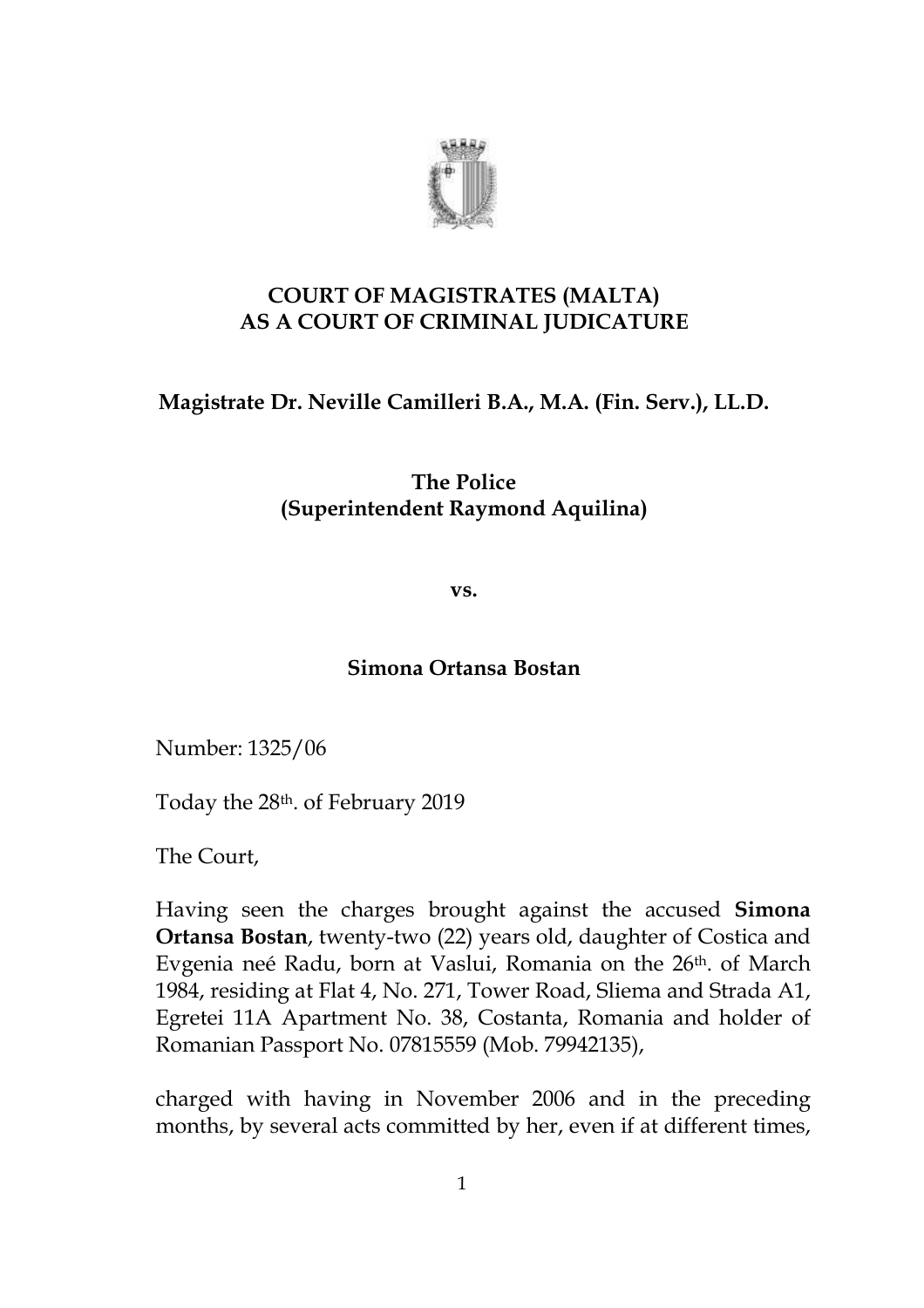which constitute violations of the same provision of the law, committed in pursuance of the same design:

- 1. by violence, threats, deceit, habitually, or for gain, in order to gratify the lust of any other person, induced a person under the age of twenty-one years to come to Malta for purposes of prostitution elsewhere, or encouraged or facilitated her arrival in Malta for the same purpose;
- 2. trafficked persons of age for the purpose of exploiting these persons in prostitution, by deceit or fraud, and by giving or receiving of payments or benefits to achieve the consent of a person having control over another person;
- 3. promoted, constituted, organised or financed an organisation of two or more persons with a view to commit criminal offences liable to the punishment of imprisonment for a term of four years or more.

The Prosecution requested the Court to apply the dispositions of Article 23A(2) of Chapter 9 of the Laws of Malta.

The Prosecution also requested the Court, if it is appropriate, to provide security of Leila Cadir, Romanian National and her family, to instantly apply the provisions of Article 412C of Chapter 9 of the Laws of Malta and to apply the Protection Order under the conditions ordered by the Court.

The Prosecution, also requested the Court, in the case of guilt, besides applying the appropriate penalty according to law, to order the accused to pay all the appointed experts' expenses, if the case will be, as provided by Article 533 of Chapter 9 of the Laws of Malta.

Having seen all the acts of the proceedings and the documents exhibited, including the certified true copy of *Proces Verbal* Number 1157/06 drawn up by Magistrate Dr. Joseph Cassar (*a fol.* 111 et seq.) and the Letters Rogatory contained in these proceedings (both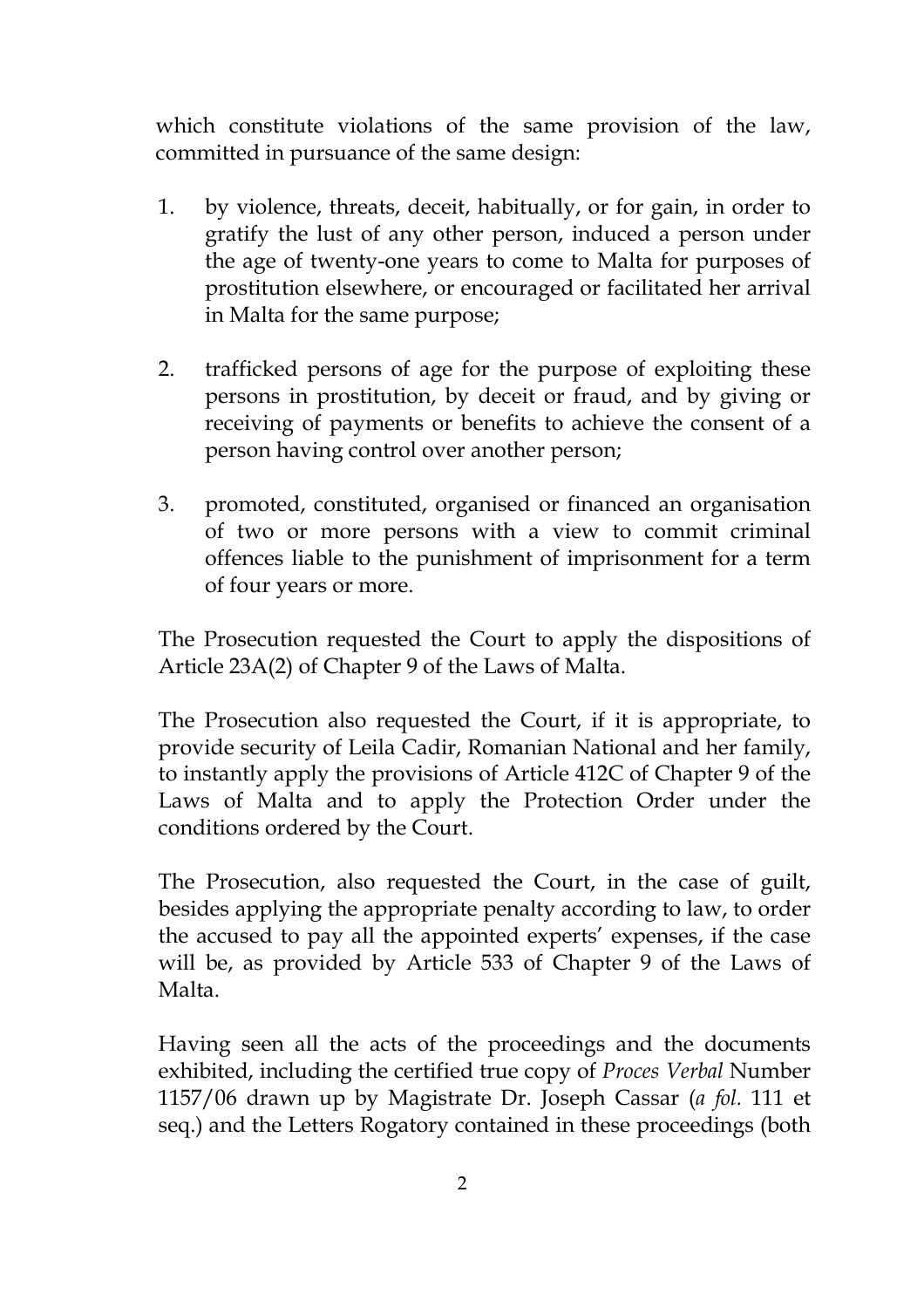those sent to the Romanian authorities and those sent to the authorities in the United States of America).

Having seen that this case had been assigned to this Court as currently presided on the 30th. of June 2015 (*a fol.* 1404 *et seq.*).

Having seen that, during the sitting of the 30th. of September 2015 (*a fol.* 1415), both the Prosecution and the defence exempted this Court as currently presided from re-hearing once again all the witnesses who had already been heard by this Court as otherwise presided before this case was assigned to this Court as currently presided.

Having seen the Articles of Law sent by the Attorney General on the 9th. of September 2016 (*a fol.* 1457):

- (a) Sections 17, 31, 23A(2), 533 of the Criminal Code (Chapter 9 of the Laws of Malta);
- (b) Sections  $18$ ,  $205<sup>1</sup>$  of the Criminal Code (Chapter 9 of the Laws of Malta);
- (c) Sections 18, 2(1), 3 of Chapter  $63<sup>2</sup>$  of the Laws of Malta;
- (d) Sections 18, 248B<sup>3</sup>, 248A(1)(2)<sup>4</sup>, 248E(1)<sup>5</sup> of the Criminal Code (Chapter 9 of the Laws of Malta);
- (e) Sections 18,  $83A(1)(a)$ <sup>6</sup> of the Criminal Code (Chapter 9 of the Laws of Malta).

Having seen that, during the sitting of the 22nd. of November 2016 (*a fol.* 1468), the Articles of Law sent by the Attorney General on the 9th. of September 2016 (*a fol.* 1457) were read out, during which sitting the accused declared that she does not object for her case to be tried and decided summarily.

Having seen the Decree delivered on the 21st. of November 2017 (*a fol.* 1491 *et seq.*) where the Court declared as inadmissible the statements released by the accused, yet did not declare as

<sup>1</sup> Prior to Act IV.2014.

<sup>2</sup> Prior to Act XVI.2006 and LN 408 of 2007.

<sup>3</sup> Prior to Act XVIII.2013.

<sup>4</sup> Prior to Act VII.2010 and XVIII.2013.

<sup>5</sup> Prior to LN 407 of 2007, Act XXXI.2007, Act VII.2010, Act XVIII.2013 and Act VIII.2015.

<sup>6</sup> Prior to LN 407 of 2007, Act XXIV of 2014 and Act VIII.2015.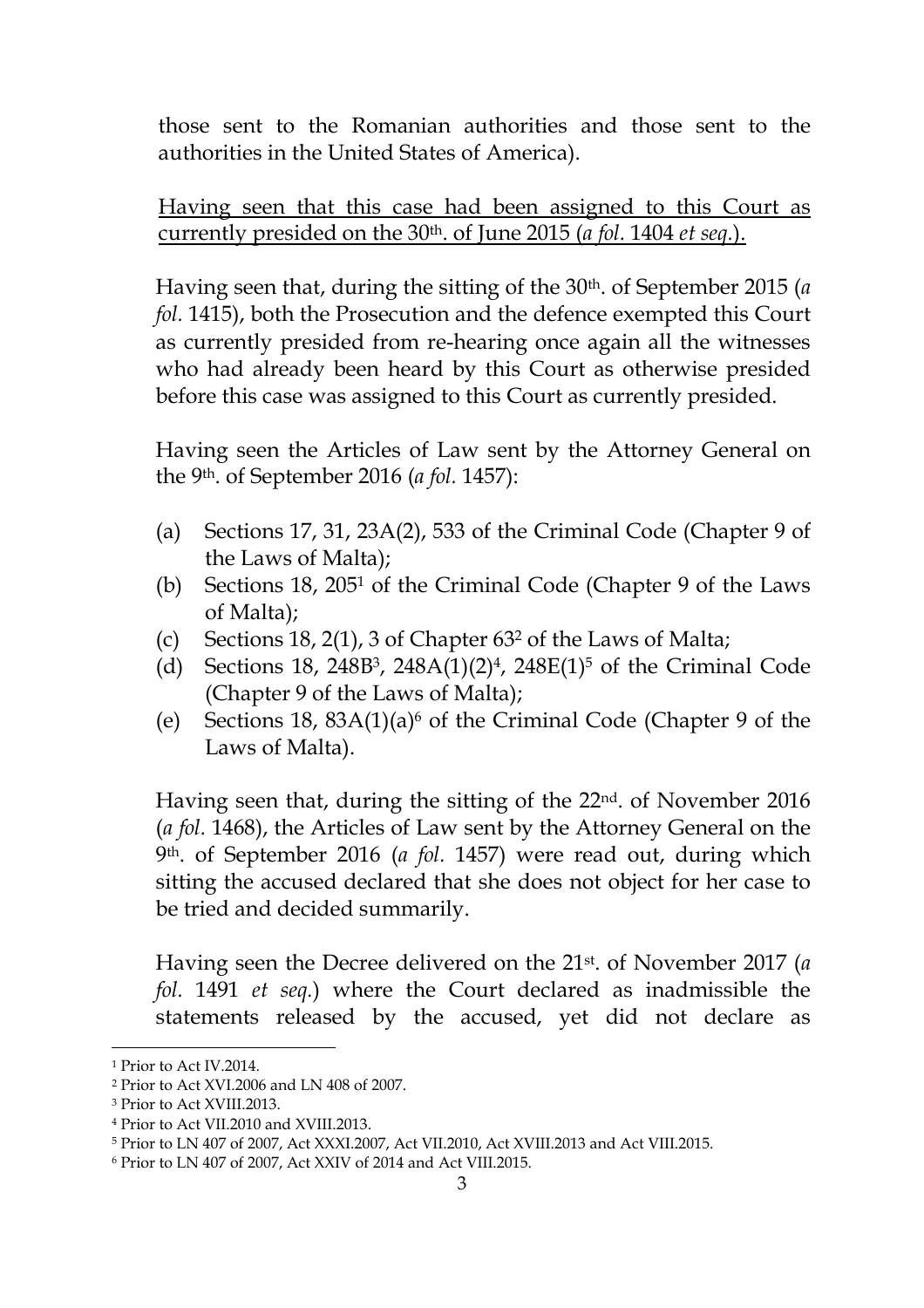inadmissible the other evidence as requested by the defence during the sitting of the 16th. of May 2017 (*a fol.* 1471).

Having heard, during the sitting of the 12th. of March 2018 (*a fol.*  1500), the accused inform the Court that she will not be testifying in these proceedings.

Having seen the judgment exhibited by the defence on the 6<sup>th</sup>. of June 2018 (Doc. "PB" – *a fol.* 1511 *et seq.*) and having heard, during the sitting of the 6th. of June 2018 (*a fol.* 1507), the defence declare that no witnesses were required to be brought forward by the defence in these proceedings.

Having seen the written Note of Submissions filed by the Prosecution on the 28th. of September 2018 (*a fol.*1517 *et seq.*).

Having heard the oral submissions by the defence on the 22nd. of January 2019 (*a fol.* 1533 *et seq.*).

# **Having considered**

That reference will be made to the most salient testimonies heard and documents exhibited during these proceedings.

That, during the sitting of the 28th. of December 2006, Court Registrar **Paul Miruzzi** testified (*a fol.* 11A *et seq.*) exhibiting as Doc. "PM" (*a fol.* 12 *et seq.*):

- a certified true copy of the transcript of the testimony given by Leila Cadir in front of Magistrate Dr. Jacqueline Padovani (*a fol.*  14 *et seq.*);
- a certified true copy of the Process Verbal Number 1157/06 drawn up by Inquiring Magistrate Dr. Joseph Cassar, which contains sworn testimony given by Leila Cadir (*a fol.* 111 *et seq.*);
- two cassettes containing the testimony of the mentioned Leila Cadir given by video-conference (cassettes to be found in *Loose Envelope*).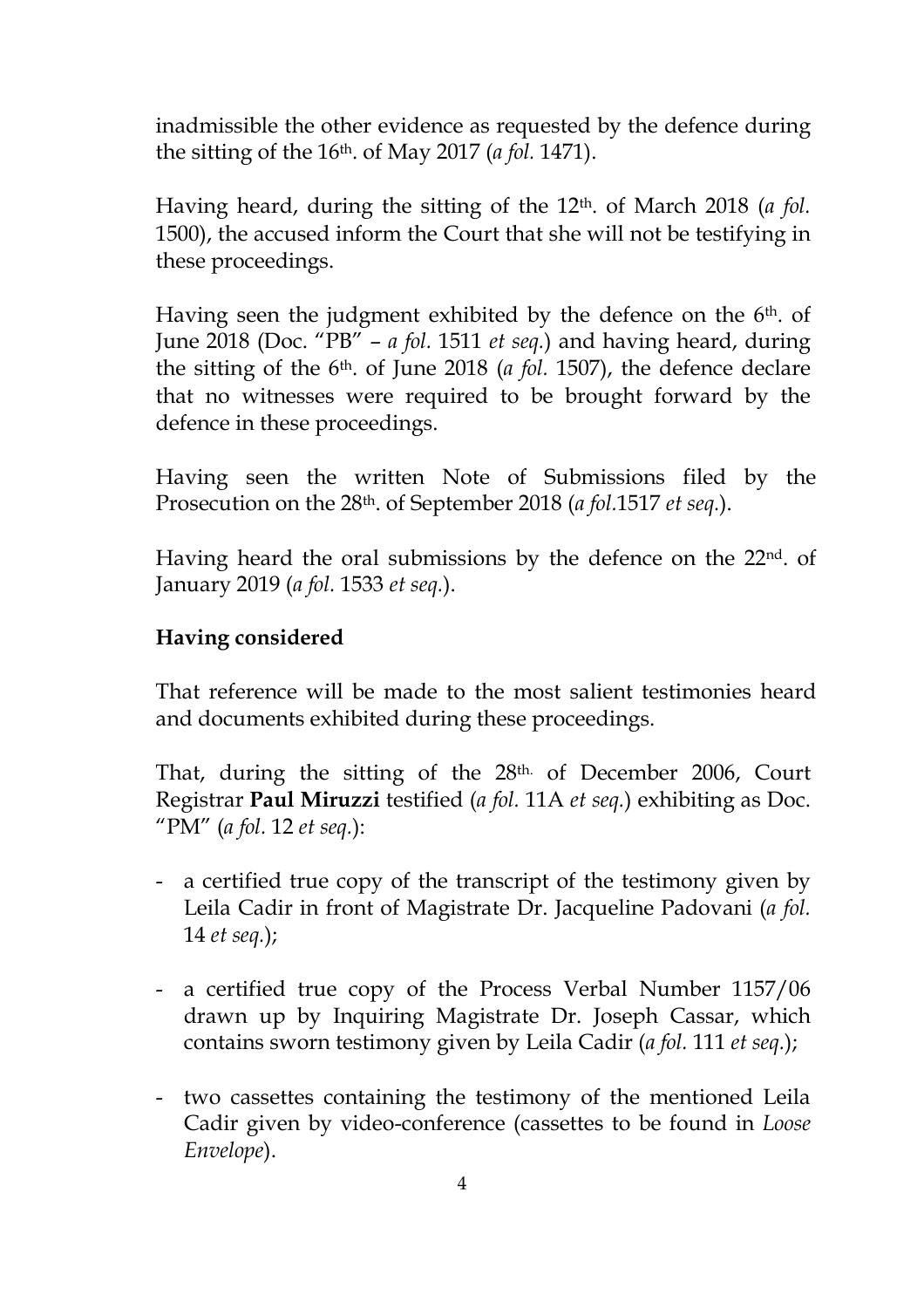That, during the sitting of the 16th. of February 2007, **Prosecuting Officer Inspector Raymond Aquilina** testified (*a fol.* 286 *et seq.*) saying that on the  $20<sup>th</sup>$  of November 2006 he was informed by Inspector Josric Mifsud of the Gozo Police Station regarding allegations made by a Romanian lady of nineteen years old, a certain Leila Cadir known as Giorgina. He says that: *"initial information resulted in circumstances when the Romanian girl came to Malta on pretences to be a partner and settle down but she had been divulged into prostitution activities"* (*a fol.* 286). He says that the mentioned Cadir was interviewed by him and Inspector Josric Mifsud and that Cadir explained how she came to Malta, who did the arrangements, who met her in Malta, saying further that Cadir said that she spent some days with a Maltese guy named Josef Camilleri and then was induced into prostitution services. He continues saying what Cadir told them.

He further testifies that Anthony Muscat and Clemenzju Zerafa were arrested in Gozo and investigated about the allegations made by Leila Cadir. He says that both Muscat and Zerafa admitted their involvement and the exchange of Leila Cadir from Josef Camilleri to Clemenzju Zerafa and about the sexual services activity being done in Gozo by Leila Cadir. He says that investigations continued in Malta and Josef Camilleri and Ferdinando Veneziani were also arrested and investigated about these allegations made by Leila Cadir. He says that Veneziani admitted his involvement with Josef Camilleri.

He says that on the 19th. of December 2006, the accused Bostan appeared before the Central Immigation Office regarding her extension stay here in Malta and that the said Office informed him about her presence there and he directed his personnel from the vice-squad to meet her from where she was taken to his office for further investigations. He says that the accused was questioned in depth about the allegations made by Leila Cadir and says also that the accused released two statements: one on the 19th. of December 2006 and one on the 20<sup>th</sup>. of December 2006. Eventually the accused was arraigned in Court and charged with several charges. During his testimony, Prosecuting Officer Aquilina exhibited a number of documents, amongst others: (a) transaction to Simona Ortansa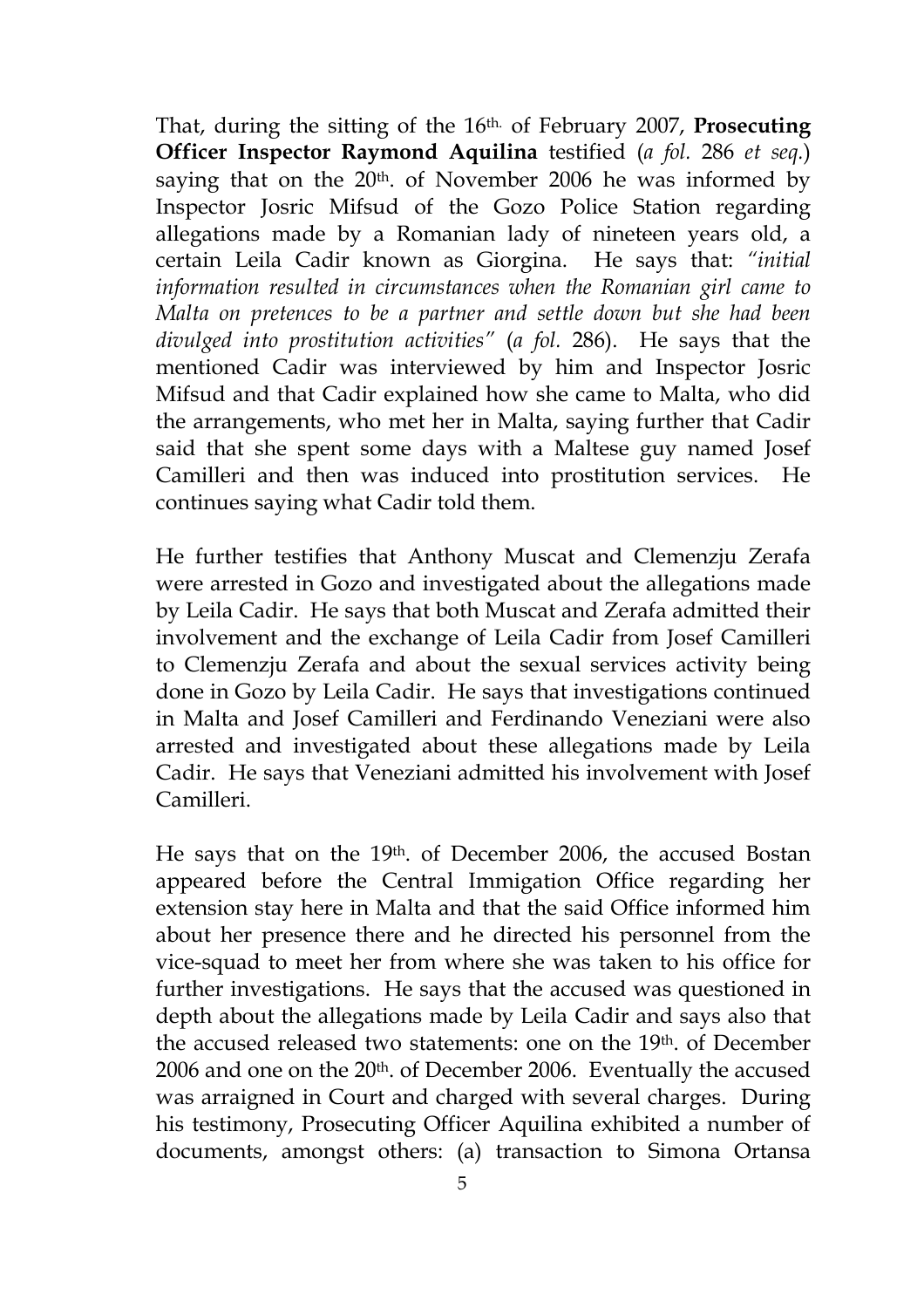[Bostan] to the value of Lm408 (Doc. "RA" – *a fol.* 308), (b) search and arrest warrants (Doc. "RA 1" and "RA 2" – *a fol.* 309 *et seq.*), and (c) two statements released by the accused (Doc. "RA 3" and Doc. "RA 4" – *a fol.* 311 *et seq.*).

During cross-examination, when he was asked if Leila Cadir informed him that she came to Malta after she met the accused, he replies: *"Yes. She knew about Simona Ortansa Bostan by her friend Trajan Petrenco"* (*a fol.* 293). To the question: *"Am I also understanding correctly that Leila Cadir, known as Giorgina, claiming that she approached because she was looking for a boyfriend in Malta and she also confirmed on oath that she came to Malta to meet a Maltese boyfriend, am I correct?"* (*a fol.* 293), replies: *"Yes that is what I explained"* (*a fol.* 293). He confirms that the decision of Leila Cadir to come to Malta and meet Josef Camilleri was a decision related to meeting this boyfriend and says: *"at the initial stages"* (*a fol.* 294). To the question: *"Am I also correct in stating that Leila Cadir is then claiming that after she met Josef Camilleri, and after she started living with him, it was at this point in time that the question of prostitution came into effect, am I correct?"* (*a fol.* 294), replies: *"That came into effect was that she discovered from Josef that he had paid 1000 Euros to Simona for her to come in Malta and she confronted that with Simona when she met with her later on at Sliema coffee shop and Simona had told her that she was only given by Josef 500 Euros"* (*a fol.* 294). Asked if Leila Cadir did at any point in time sustain that she was sent to Malta by the accused for prostitution purposes, replies: *"Initially, as I already explained and testified here, it was not given the pretences that she was going to come her to Malta for prostitution, but rather to come here to Malta to meet a partner and if they go well together she can be his partner and then if they continue together they can get married"* (*a fol.* 295).

When the Prosecuting Officer Aquilina was asked what evidence exists that the accused has by violence, threats, deceits, habitually or for gain in order to gratify the lust of any other person induced Leila Cadir to come to Malta for prostitution, he replies: *"Because Leila Cadir known as Giorgina stated that initially she had come here to Malta as Josef's boyfriend and then she was induced in prostitution by Josef" (a fol.* 296). He says that Cadir claimed that she had been deceived by the accused. To the question whether Leila Cadir said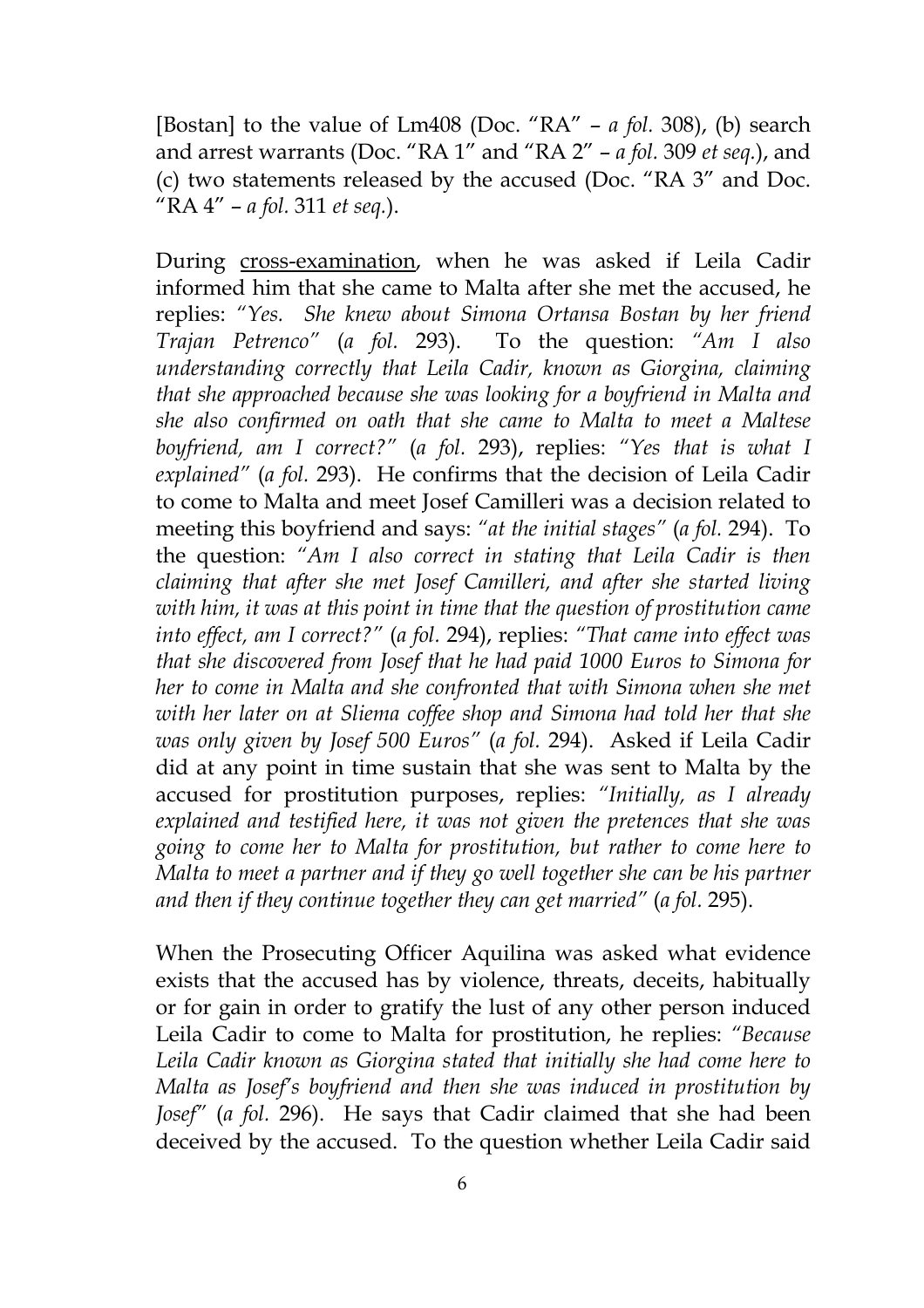that the accused asked her to prostitute herself, he replies in the negative. To the question: *"Does Leila Cadir say anywhere that Simona Ortansa Bostan received any money from the sexual services that she described in her deposition?"* (*a fol.* 297), the Prosecuting Officer replies: *"No she did not have that knowledge"* (*a fol.* 297). Asked if he has any other evidence that the accused received money for the sexual services carried out by Leila Cadir, replies: *"No"* (*a fol.* 297). He says that he is basing the first charge on the deceit issue. Asked what evidence he has got to support the claim that Leila Cadir was deceived by the accused, Prosecuting Officer Aquilina replies: *"It is the transaction which I have presented before this Court that actually she received money from Ferdinando Veneziani"* (*a fol.* 297). To the question: *"you are saying that there was deceits of the transfer of money and Simona Ortansa Bostan did not give you an explanation of the payment of money. Now, besides the fact that the accused is not obliged to give you an explanation, you, who investigated the case, what evidence have you got to sustain your ascertain beyond reasonable doubt that that payment was made on account of the sexual activity provided by Leila Cadir?"* (*a fol.* 298), he replies: *"Yes during our investigation because it was not me personally, we were both Inspectors investigating this case, Ferdinando Veneziani had explained in his statement, the involvement of Simona Ortansa Bostan"* (*a fol.* 299). He confirms that this results from a statement of Ferdinando Veneziani and also of Leila Cadir, yet he confirms that Cadir did not say that the money was handedover because of sexual activities. He confirms that Ferdinando Veneziani is co-accused to the same charge. To the questiom: *"So the only other reference of the transfer of this money comes from Ferdinando Veneziani, am I correct?"* (*a fol.* 299), he replies: *"And the accused received a message from Josef in stating that that money was being sent by him"* (*a fol.* 300). The Prosecuting Officer confirms that he has no evidence other than what Ferdinando Veneziani might have told him that the money was actually transferred for the sexual activities.

Regarding the charge that the accused had trafficked a person of age, Prosecuting Officer Aquilina was asked: *"Now, am I correct in stating that in actual fact Leila Cadir explained to you that it was a deal of the 600 pounds between other persons who are also co-accused in separate proceedings so, actually, so to say, transferred her from one person to*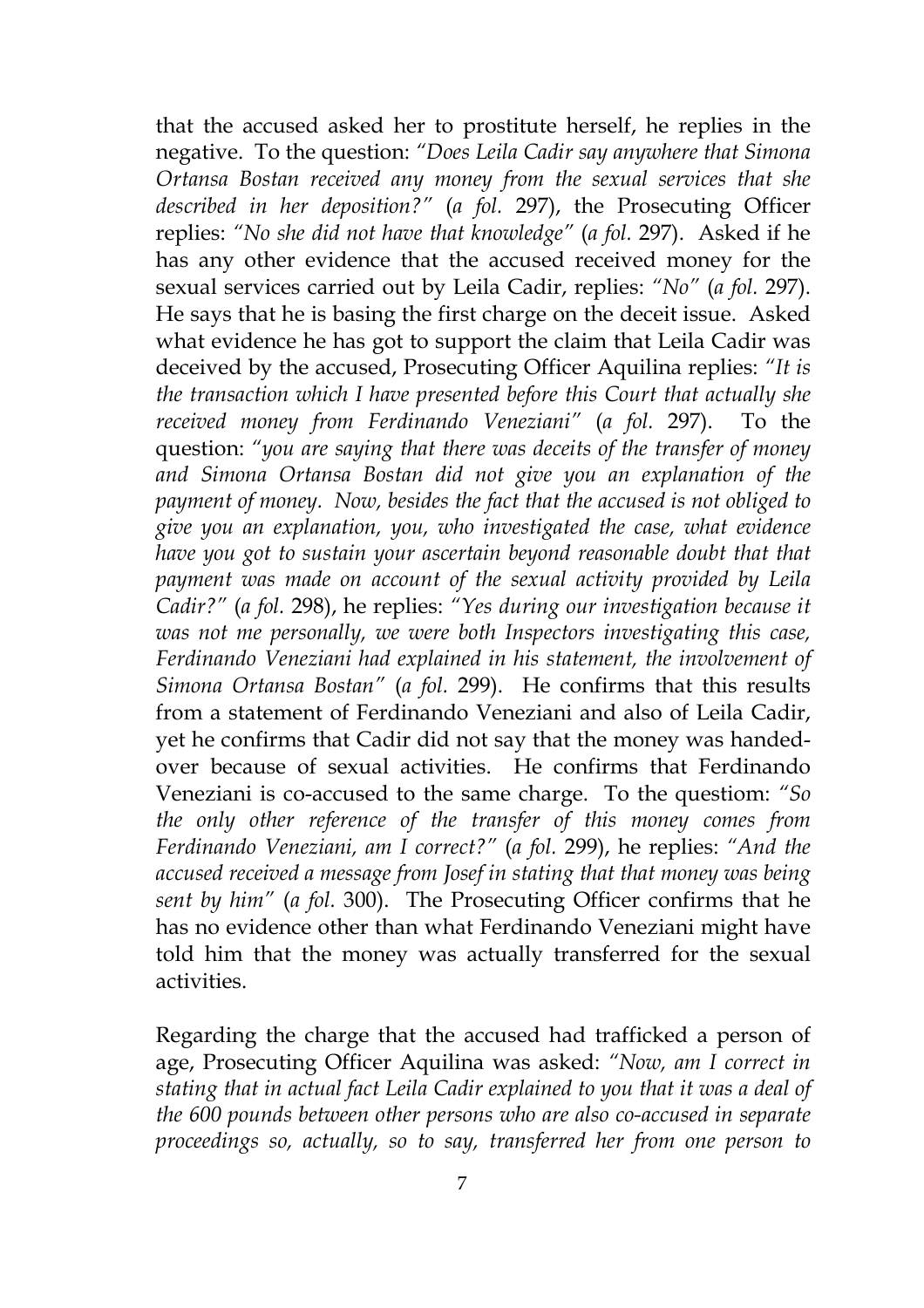*another, am I correct?"* (*a fol.* 300), he replies: *"Yes, the exchange of control"* (*a fol.* 300). He says that it was not a deal between the accused, Josef Camilleri and Clemenzju Zerafa but it was a deal made with Clemenzju Zerafa and Josef Camilleri by themselves and with the involvement of Ferdinando in between. He confirms that the accused was extraneous to this alleged deal but says that the accused used to be frequently at the Gharghur Football Club administered by Josef Camilleri. When Prosecuting Officer Aquilina was asked if besides the fact that Cadir was present at the Gharghur Football Club, whether he has evidence to show that while she was present at the mentioned club, she was also involved in the deal of trafficking, he replies: *"No"* (*a fol.* 301). He says that during the first fifteen days, the accused and Cadir met three times at the Gharghur Football Club and the second time they met in Sliema for shopping. To the questions: *"But was Leila Cadir not free because of Simona Ortansa Bostan? Do you have any evidence to substantiate the claim that Leila Cadir was not free to move liberally because of Simona Ortansa Bostan, do you or don't you?"* (*a fol.* 302), Prosecuting Officer Aquilina replies: *"No she met Simona at the Gharghur Football Club. She was the Romanian girl that she met here in Malta. She was looking towards her as her friend here in Malta and that is why she met again at the Sliema for shopping, mainly to clarify whether actually the money had been transferred to her or not"* (*a fol.* 302).

That, during the sitting of the 16th. of February 2007, **WPC 232 Nathalie Zerafa** testified (*a fol.* 328 *et seq.*) saying that the accused was in Malta on the 11th. of October 2004 and that she applied for an extension on the 18th. of October 2004 and was given an extension until the 12th. of December 2004. She says that the accused left Malta and her last arrival was the 7<sup>th</sup>, of October 2006 and that she applied once again for an extension on the 12th. of October 2006. She says that whereas Izac Chetcuti was maintaining her during her first visit to Malta, her second partner was German national Kai Graeler. She says that when the accused applied on the 12<sup>th</sup>. of October 2006 she was given an acknowledgement to go back and then went back for an extension on the 19th. of November 2006. She confirms that whenever the accused was in Malta she was in Malta regularly on the basis of a visa. She exhibited documents marked as Doc. "A", "B" and "C" (*a fol.* 332 *et seq.*).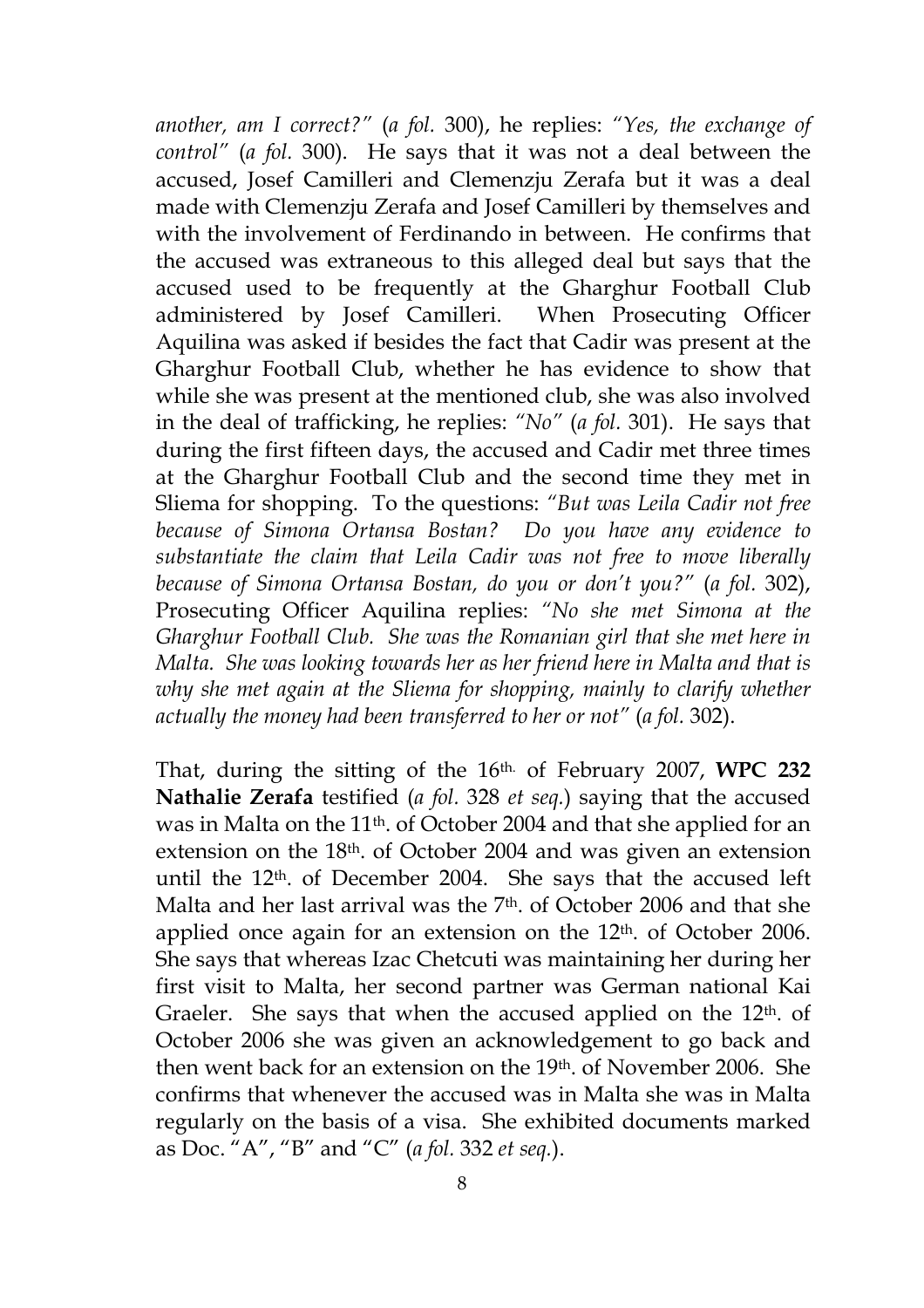That, during the sitting of the 30th. of March 2007, **Martin Bajada**  testified (*a fol.* 352 *et seq.*) regarding his appointment to examine and determine about the subject-matter of a film called "Human Trafficking" as per minute of the 16th. of February 2007 (*a fol.* 284).. He exhibited a document marked as Doc. "HT" (*a fol.* 355 *et seq.*) and states that the film is based on a real life story regarding human trafficking from Europe into the United States. He confirms that the film contains the message that the victims of human trafficking are the persons who should be mostly protected. He also says that the film depicts the horrible state the girls are subjected to and that eventually the Police and other enforcement agencies try to release them from slavery.

**Martin Bajada** testified again during the sitting of the 31<sup>st</sup>. of July 2007 (*a fol.* 395) whereby he stated that he was appointed to examine contents of Doc. "RA 5" and "RA 9" and to provide information on the DVD entitled "Human Trafficking" exhibited as Doc. "RA 6" (*Vide* minute of the 16th. of February 2007 – *a fol.* 284). He exhibited his report which was marked as Doc. "MB" (*a fol.* 397).

Martin Bajada testified again during the sitting of the 11<sup>th</sup>. of December 2007 (*a fol.* 488 *et seq.*) whereby he stated that he was appointed to examine Doc. "SD" and "SD 1", to compare these documents together and to see if there was anything in these documents which had not been reported upon. He exhibited reports marked as Doc. "MB 1" (*Envelope Loose*) and Doc. "MB 2" (*a fol.* 492 *et seq.*).

**Martin Bajada** testified again during the sitting of the 23rd. of January 2009 (*a fol.* 596 *et seq.*) stating that on the 11th. of December 2007 the Court extended his appointment. He says that the hard drive of the notebook was examined and found to contain the information as per report prepared by PS 266 Stefan Decelis, which report was exhibited as Doc. "SD". He says what else he was requested to report on, and exhibited his report marked as Doc. "MB 1" (*a fol.* 601 *et seq.*). He says: *"What I want to add is that although no direct connection was found between Doc. "MDF" which is that hard disc and the notebook, this does not exclude that through other third sources there could have been communication which the Inspector is*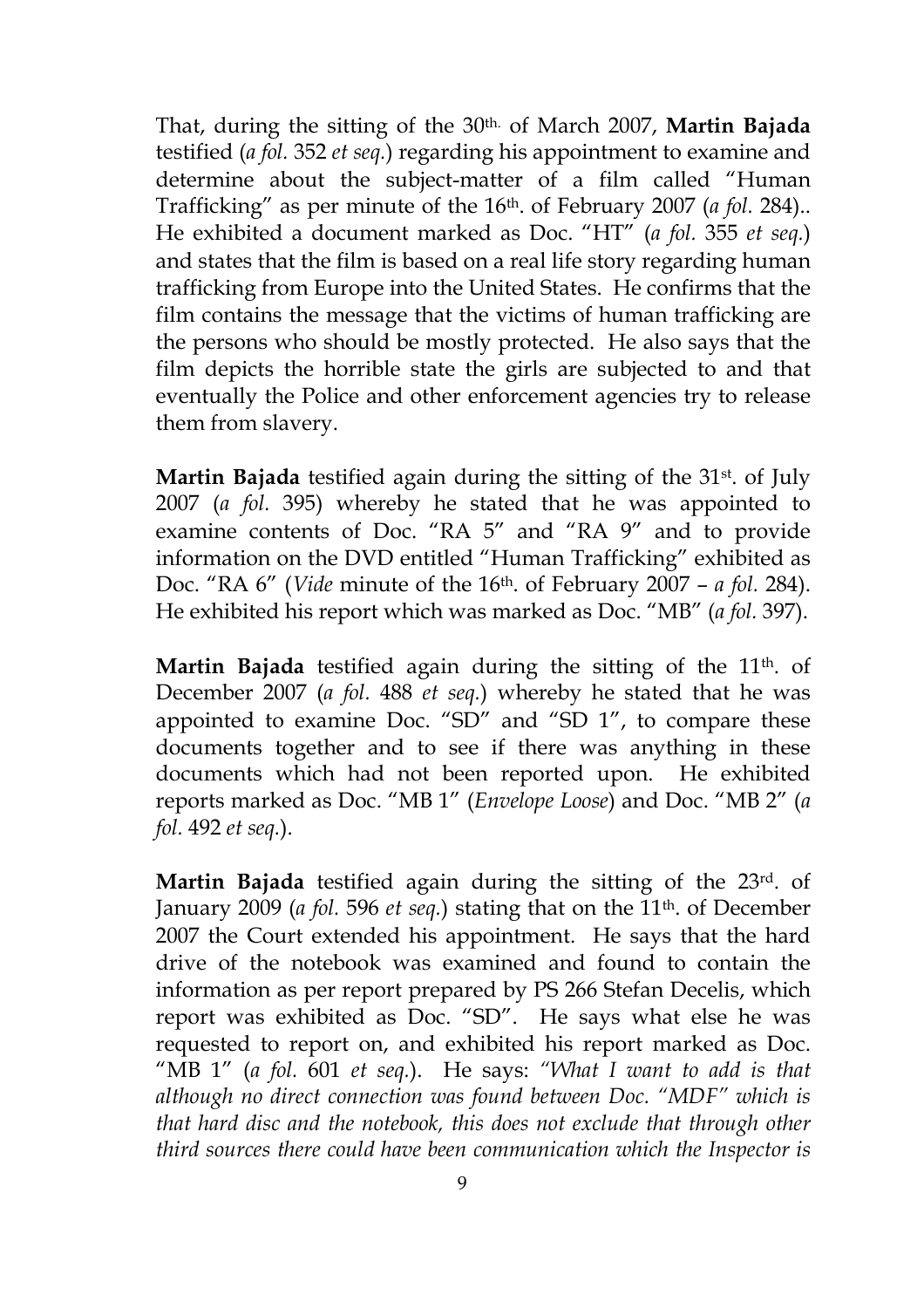*saying could have allegedly happened"* (*a fol.* 597). Asked by the Court to elaborate, he says: *"I believe that in the report by Stefan Decelis there were chat files indicating that a certain person was chatting with obviously Simona Bostan through that notebook"* (*a fol.* 597).

**Martin Bajada** testified again during the sitting of the 25<sup>th</sup>. of March 2009 (*a fol.* 613 *et seq.*) stating that he was asked by the Court to indicate which are the email addesses used in the various stages of the information extracted from the hard discs in this case. He says that there are three email addresses and they are all yahoo.com. He says: *"there are three. Two of which are on the statements just mentioned and two on the chat logs"* (*a fol.* 613). He wrote these emails on a paper marked as Doc. "MBX" (*a fol.* 617).

**Martin Bajada** testified again during the sitting of the 4<sup>th</sup>. of August 2011 (*a fol.* 1010 *et seq.*) with reference to the communication received by the American authorities (*a fol.* 990 *et seq.*).

**Martin Bajada** testified again during the sitting of the 9<sup>th</sup>. of October 2012 (*a fol.* 1276) wherein he said that he was authorised to reproduce the contents of two CDs presented by foreign authorities in respect of Letters Rogatory issued by the Court. He exhibited two reports as regards the two CDs mentioned, which reports were marked as Doc. "AG/USA 1" (*Envelope Loose*) and Doc. "AG/USA 2" (*Envelope Loose*).

That, during the sitting of the 23rd. of October 2007, **PS 266 Stefan Decelis** testified (*a fol.* 436 *et seq.*) that on the 20th. of December 2006 he had been instructed by Prosecuting Officer Aquilina to do some analysis on one notebook make Hewlett Packard and a hard drive. He says that the case was about trafficking of human beings allegedly committed by the accused. He says that in a chat log there were three users, one called Symonik and the other user has four exclamation marks ("!!!!") as his name: *"where the user using the login as "Symonik" was asking for money over the chat so he or she can do some, let's say, form of striptease, take off her clothes over the webcam"* (*a fol.* 437). He says that a search was also performed for any images, pictures or scanned documents and says that one passport was found scanned. He says that in another chat log the user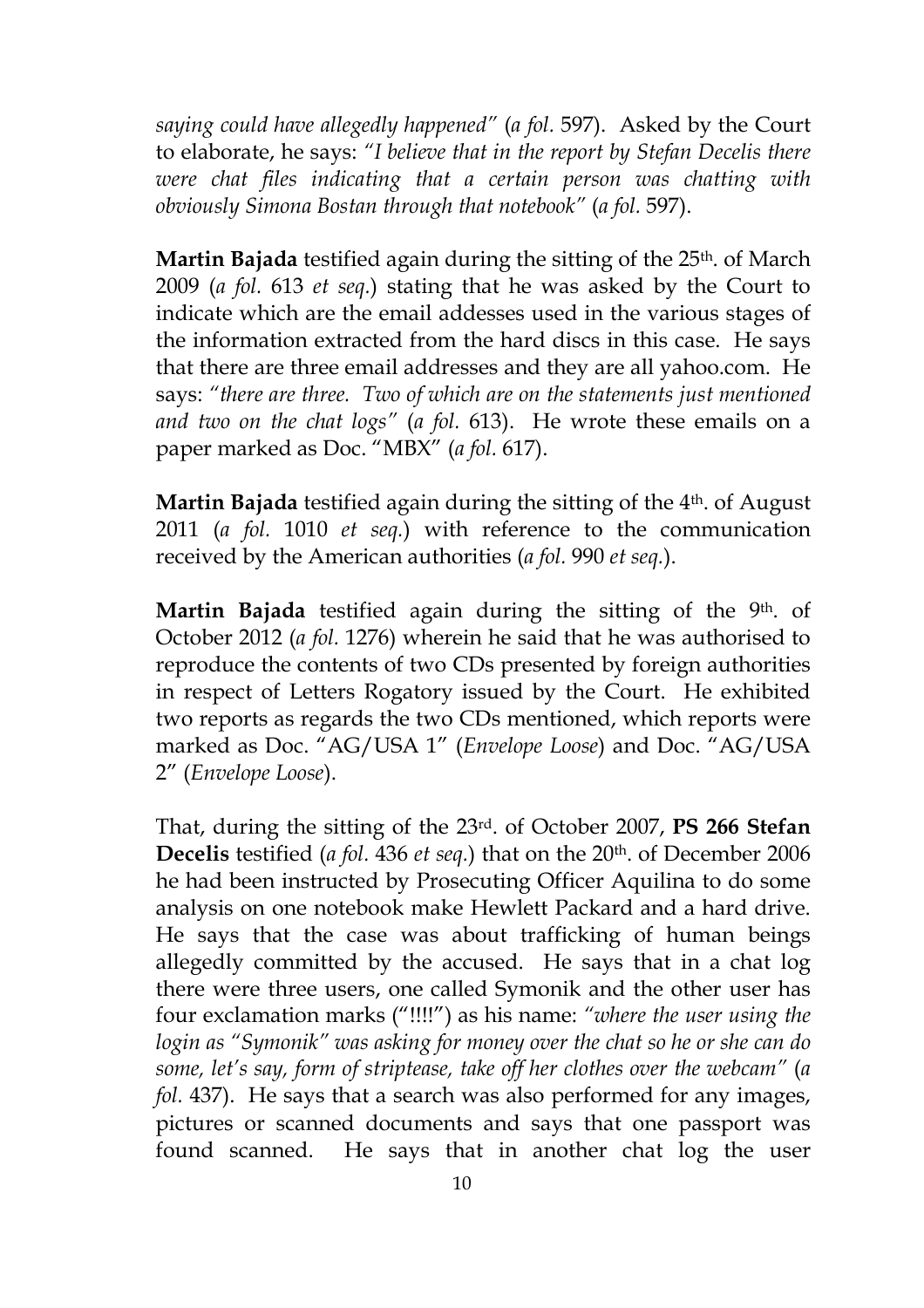"Symonik" was talking to a guy called "xortz\_233965649" where this person by the name of "Symonik" was asking for something to smoke for her partner but this guy "xortz" only said he could only find snow. He exhibited his report marked as Doc. "SD" (*Envelope Loose*). He exhibited also hard drive marked as Doc. "SD 1" (*Envelope Loose*). Asked by the Court: *"How can you say that the person who is chatting by the name of Simona is the accused?"* (*a fol.* 440), replies: *"I cannot say that"* (*a fol.* 440). He says that, for instance, on the 24th. of October 2006 at 15.20 "Symonik" asked the guy named Josef: *"How is Georgiana?"* (Appendix D1 of Doc. "SD" – *Envelope*  Loose). He also says that on the 26<sup>th</sup>. of October 2006 at 13.57, Symonik told Josef: *"I talked to her she will find another girls and… give me the answer in max 1 week this is all I know" (Appendix D1 of Doc.* "SD" – *Envelope Loose*). He makes reference to what was written by Symonik to Josef on the 31<sup>st</sup>. of October 2006 at 14.11, where Symonik wrote: *"OK I have messages on simpatie"*, *":)"*, *"and I replay now"*, *"shall I give them your msn address"*, *"they talk English"*, *"or talk me with them?"* (Appendix D1 of Doc. "SD" – *Envelope Loose*). He says that then Josef tells Symonik: *"yes ok no problem"*, *"you the boss ;)"*, Symonik sends Josef *":P"* and Josef tells Symonik: *"I speak to you later"*, Symonik replies by sending: *"k"*, and Josef asks Symonik: *"Is nice the girls"*, Symonik replies: *"Yes"* and says: *":) not like the one she came", "and u send her back"*, Josef tells Symonik: *"for dance or s…"*, Symonik replies to him by sending: *"k"*, Josef asks: *"whic job"*, and Symonik says: *"s"*, and then Josef tells Symonik: *"ok"*, *"tell them to come very qwiek"*, *":P"*, Symonik replies by sending: *":D"*, and then Josef asks Symonik: *"you have photos"*, Symonik asks: *"ofthem?"*, *"they r on site", "they r nice"*, *"u dont belive me:D"*, Josef tells Symonik: *"yes I belive you tell them to come this week or next week"*, *"and I pay the ticket"*, *"what you thing?"*, *"I speak to you in 45 min ok"* and then Symonik tells Josef: *"I gave them more details and give them your msn …:P", "ok",* to which Josef replies: *"ok"* (Appendix DI of Doc. "SD" – *Envelope Loose*). At this stage, PS 266 Decelis was going to refer to another conversation in the report but was informed by the lawyer that there was no need to continue. He says that this evidence was found and extracted from the laptop pertaining to the accused holder of Passport Number 07815559.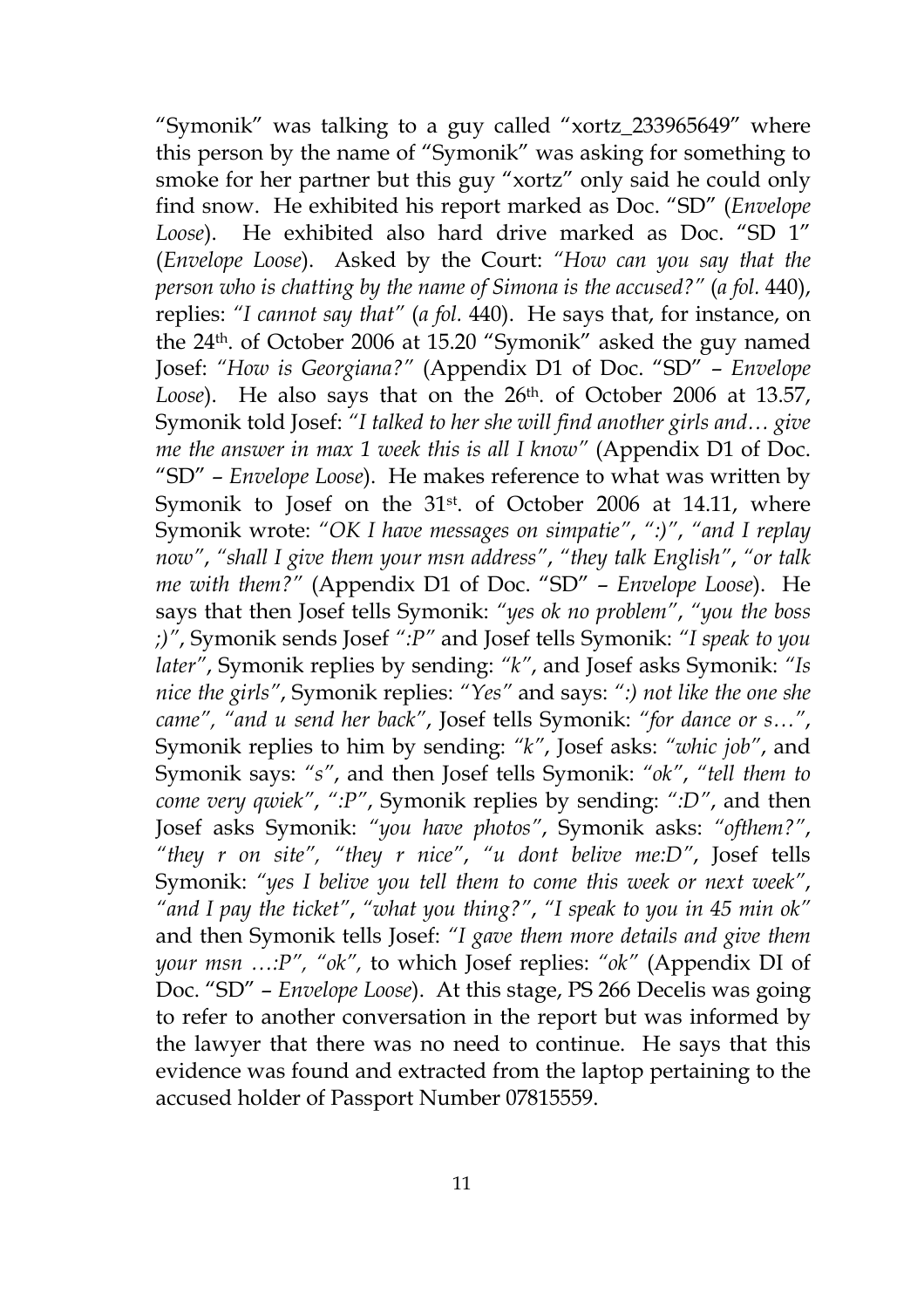That, during the sitting of the 23rd. of October 2007, **Peter Borg Cardona** testified (*a fol.* 444 *et seq.*), after being exempted from professional secrecy (*a fol.* 431), saying that he is Western Union Manager with FEXCO. He says that a search in their Western Union records covering the period of 2003 to 2007 resulted that thirteen transactions were carried out under the name of Simona Bostan. He says that ten were received in Romania, two were sent from Malta and one was received in Malta. He exhibited a copy of these which were marked as Doc. "PBC" (*a fol.* 447 *et seq.*).

That, during the sitting of the 23rd. of October 2007, **Inspector Josric Mifsud** testified (*a fol.* 469 *et seq.*) saying that on the 20th. of November 2006 the Police had been informed that there was a lady in Gozo who was being forced into prostitution. He says that this person was contacted and during the investigations she declared that she was brought to Malta through a friend Josef Camilleri and she had made contacts with Josef Camilleri via a certain Simona, who was a Romanian who had known her and who had told her that this Josef in Malta wanted to make friends with a foreign lady and she got her in contact with him. He says that it was during the investigations that they they got to know Leila Cadir's name and that when she was christened she was named Giorgio or Giorgina. He says that Leila Cadir was sent money from Malta via Josef Camilleri whom Simona had made the arrangements for the contact. He says that during the conversations between Cadir and Camilleri, they used a computer, *"however in both Romania and Malta, however whose computer used in Romania it was I would not know"* (*a fol.* 471). He says that Leila Cadir mentioned that, after a couple of days, she was forced to sell herself into prostitution and further explains what Cadir said. Asked if he recalls whether there were promises between Leila Cadir and Simona Ortansa Bostan, Inspector Mifsud replies: *"I cannot recall any. However I am not saying that there could not have been. I cannot recall right now"* (*a fol.*  473). He says that he never personally met or saw Simona.

**Inspector Josric Mifsud** testified again during the sitting of the 31<sup>st</sup>. of January 2013 (*a fol.* 1292 *et seq.*) saying that, during the investigations, Leila Cadir had informed the Police that for her to come over to Malta, Josef Camilleri was to hand over about a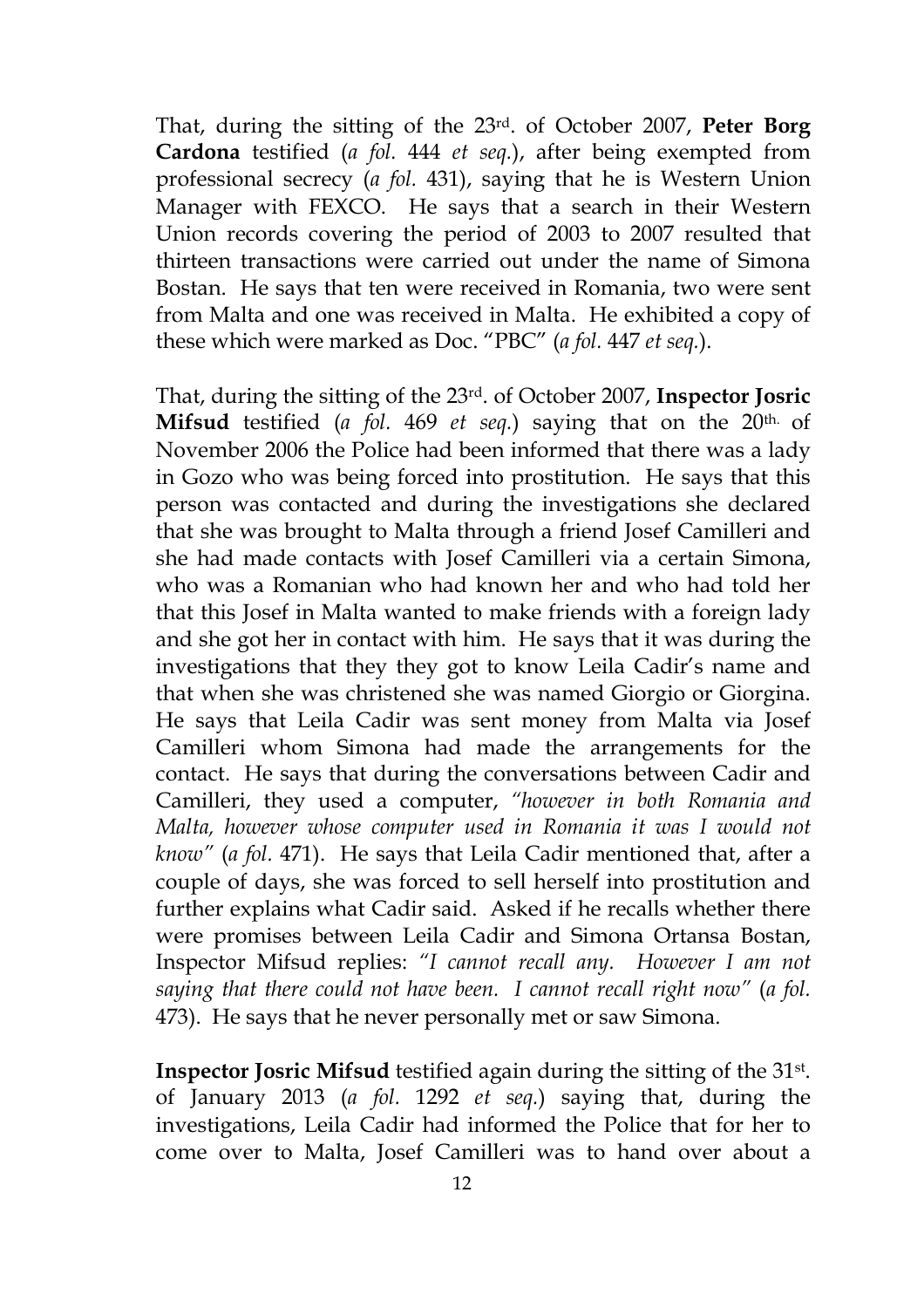thousand Euros ( $E1000$ ) to Simona for her assistance. He says that according to further investigations, Leila Cadir declared that Simona only got five hundred Euros (€500) for matching Josef Camilleri with her (with Cadir).

That, during the sitting of the 11<sup>th</sup>. of December 2007, Maria **Dolores Fenech** (*a fol.* 480 *et seq.*) testified that she is Deputy Registrar with Magistrate Padovani. She exhibited a copy of a hard drive marked as Doc. "MDF" (*Envelope Loose)* which had been exhibited in the proceedings **Il-Pulizija vs. Josef Camilleri et.**.

That, during the sitting of the 11th. of December 2009, **Jennifer Debono** (*a fol.* 657 *et seq.*) testified saying she is a Senior Executive at ETC. She exhibited: the employment history of Simona Ortansa Bostan (Doc. "JD" – *a fol.* 660), a copy of her first permit of her first occupation (Doc. "JD 1" – *a fol.* 661 *et seq.*), and a copy of the second permit (Doc. "JD 2" – *a fol.* 663 *et seq.*).

That, during the sitting of the 6<sup>th</sup>. of June 2018, the defence exhibited a note marked as Doc. "X" (*a fol.* 1509 *et seq.*) to which there is attached judgment marked as Doc. "PB" (*a fol.* 1511 *et seq.*) which judgment was delivered on the 28<sup>th</sup>. of October 2016.

# **Having considered**

That in these proceedings the accused is being charged with a number of charges related to inducing a person to come to Malta for purposes of prostitution, of trafficking persons of age for the purpose of exploiting these persons in prostitution and of promoting an organisation with a view to commit criminal offences. Other criminal proceedings against other persons were also initiated, which proceedings were heard and decided by another Court as differently presided.

That, in the Note of Submissions filed by the Prosecution, the Prosecution concludes the following: *"On account of the above, the Prosecution contends that all evidence which forms part of the criminal proceedings in the above-mentioned names is admissible and there is no issue(s) of ruling of inadmissibility especially to the evidence collated*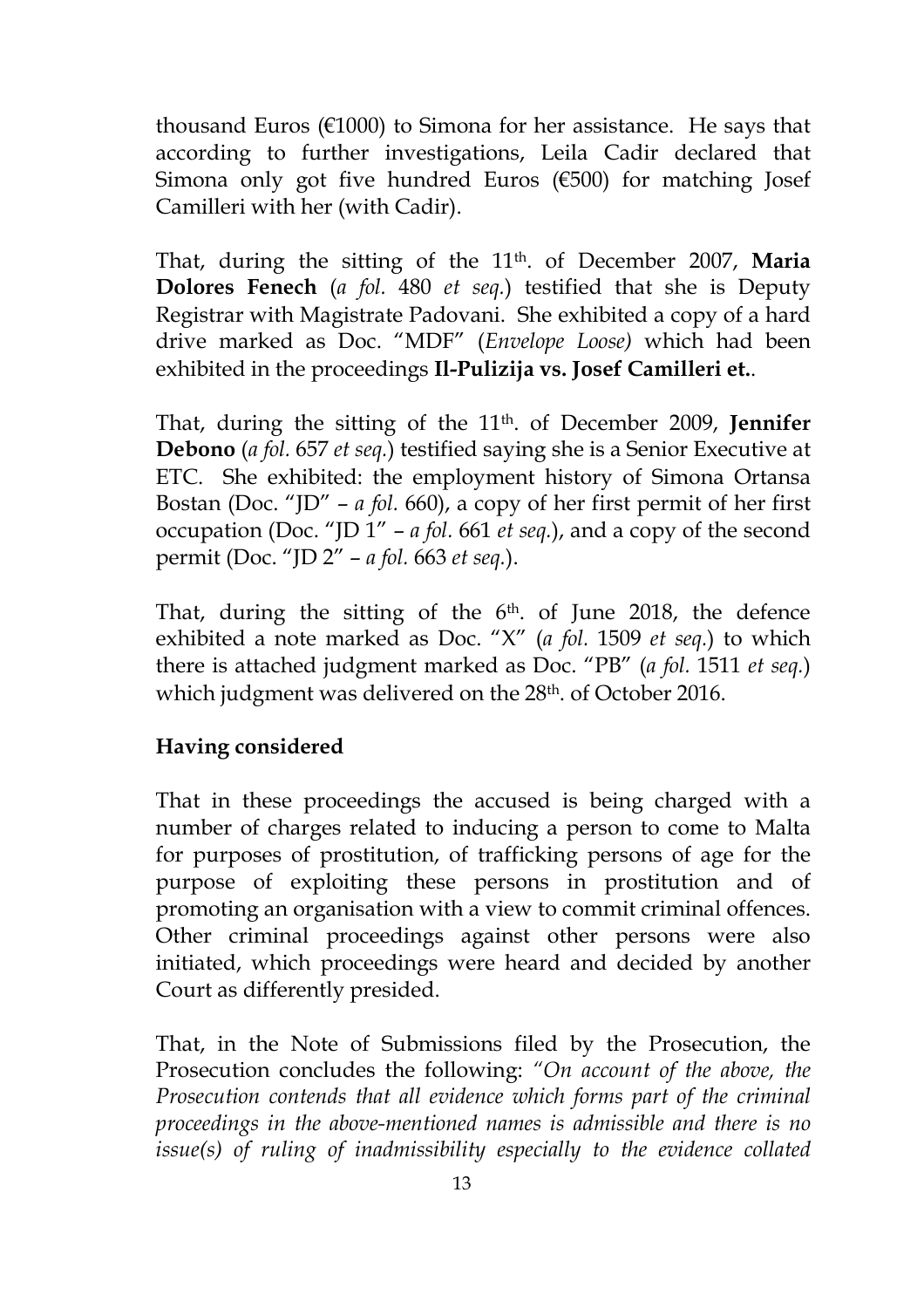*along the criminal proceedings. Ms. Simona ORTANSA BOSTAN involvement should be considered of huge importance – the recruiter of the girls from her native country. This cannot be overruled since the chat logs shows her involvement in continuous chats in providing and/or attempting to provide girls and invited the recipient of the chats to log into a particular site to see the photos – vide DOK SD 1. This results to proof that the accused was a reference of the offenders in Romania to find, select and propose girls to visit Malta and she could not hide and/or argue that she had no knowledge of the activities in Malta by local offenders {Josef CAMILLERI and his associates following the above recapitulation of the criminal proceedings acts [Police vs. Simona ORTANSA BOSTAN]}"* (*a fol.* 1526).

That the defence divided its oral submissions (*a fol.* 1533 *et seq.*) into two: the first part relates to the testimony of Leila Cadir and the second part relates to the issue of computers and logs which were presented. As far as the testimony of Leila Cadir is concerned, the defence requested the Court to declare this testimony as being not admissible. As regards the second part of the submissions, the defence states: *"it is difficult to find a piece of evidence which is more confusing than this in so far as basic principles of continuity of evidence are concerned. Confusion reigns indeed and it reigns supreme in what is almost equivalent to a witch hunt"* (*a fol.* 1539).

That, before proceeding any further, it is important to note that by means of a decree delivered on the 21st. of November 2017 (*a fol.*  1491 *et seq.*), the Court decreed that the two statements<sup>7</sup> released by the accused will not be considered as admissible evidence. In the same decree, the Court did not declare as inadmissible the evidence which was obtained as a result of the contents of these statements.

That, apart from what has been noted in the preceding paragraph, the Court makes reference to the judgment delivered on the 15th. of January 2019 in the case **Il-Pulizija vs. Nicholas Dimech** where the Court of Criminal Appeal decided the following:

<sup>7</sup> One released on the 19th. of December 2006 (*a fol.* 311 *et seq.* and *a fol.* 1028 *et seq.*) and another one released on the 20th. of December 2006 (*a fol.* 315 *et seq.* and *a fol.* 1033 *et seq.*).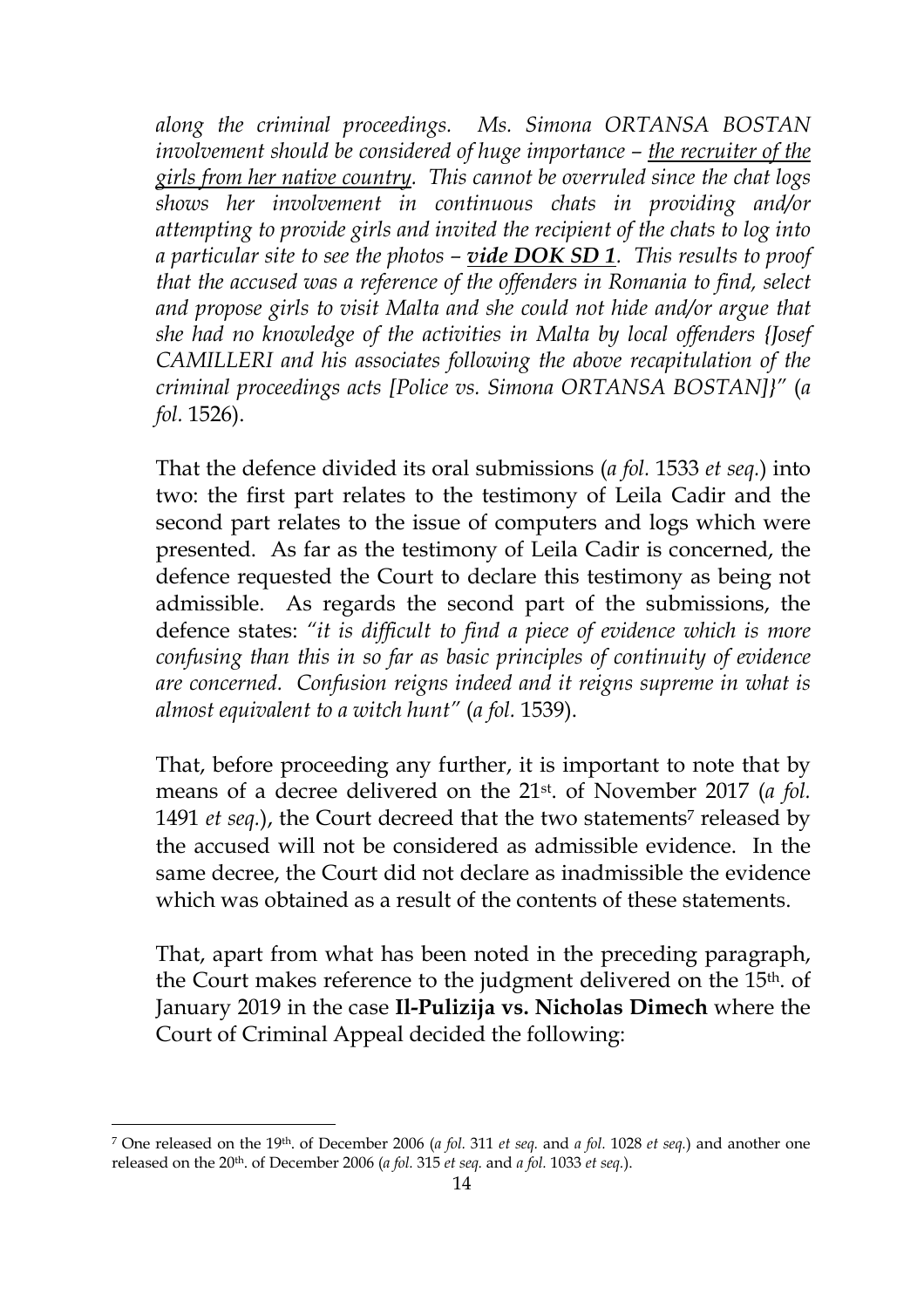*"Ghalhekk din il-Qorti qieghda b'referenza ghat-talba maghmula mill-Avukat difensur tal-imputat fis-seduta ta' nhar l-ghoxrin (20) ta' Novembru tas-sena elfejn u tmintax (2018), tilqa' t-talba u tiddikjara l-erba' (4) stqarrijiet rilaxxati mill-imputat ossia tnejn rilaxxati nhar il-hdax (11) ta' Awwissu tas-sena elfejn u ghaxra (2010) u tnejn rilaxxati fil-wiehed u tletin (31) ta' Awwissu tas-sena elfejn u ghaxra (2010) bhala inammissibli u qieghda ghalhekk tordna l-isfilz tal-istqarrijiet rilaxxati millimputat. Konsegwentement tiddikjara li kwalunkwe prova u partijiet ta' xhieda inkluz dik tal-imputat fejn issir referenza ghal dawn l-istqarrijiet hija wkoll inammissibli u ghalhekk sejrin jigu skartati".* [emphasis added]

The Court notes that what has just been quoted above applies *mutatis mutandi* to the proceedings against the accused Bostan.

# **Having considered Legal Considerations Regarding the Level of Proof Required**

That the Prosecution is bound to bring forward evidence so that the Court can find the accused guilty as charged. **Manzini**<sup>8</sup> notes the following:

*"Il così detto onero della prova, cioé il carico di fornire, spetta a chi accusa – onus probandi incumbit qui osservit".*

In the Criminal field the burden of the Prosecution is to prove the charges beyond reasonable doubt. With regards to the defence, enhanced by the presumption of innocence, the defence can base or prove its case even on a balance of probabilities meaning that one has to take into consideration the probability of that version accounted by the accused as corroborated by any circumstances. This means that the Prosecution has the duty to prove the tort attributable to the accused beyond every reasonable doubt and in the case that the Prosecution being considered as not proving the element of tort the Court has a duty to acquit the accused.

<sup>8</sup> **Diritto Penale** (Vol. III, Chapter IV, page 234, Edition 1890).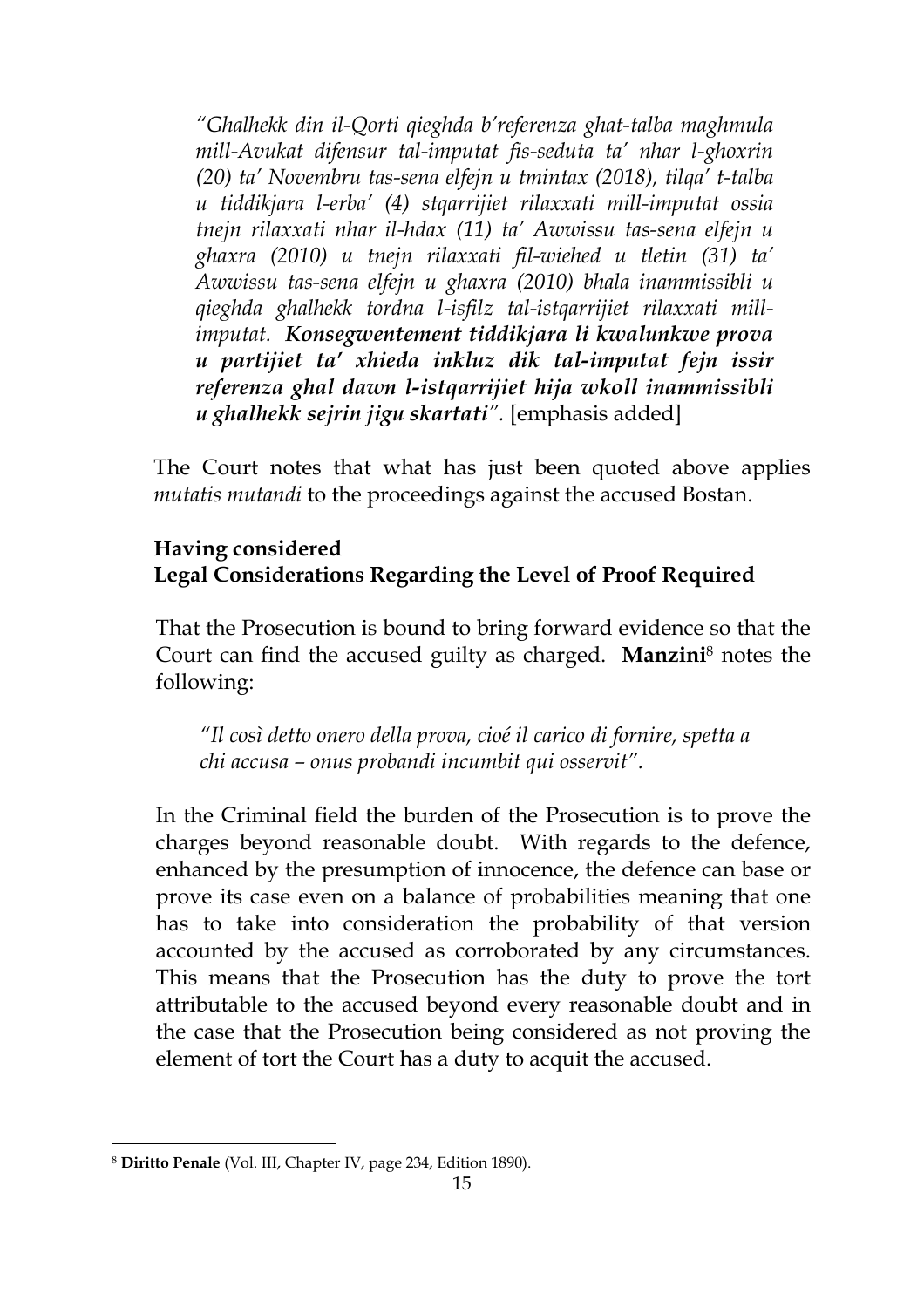That the following principles, as clearly outlined by the Constitutional Court in its judgment of the 1st. of April 2005 in the case **The Republic of Malta vs. Gregory Robert Eyre et**, must be applied:

"(i) it is for the Prosecution to prove the guilt of the accused beyond reasonable doubt; (ii) if the accused is called upon, either by law or by the need to rebut the evidence adduced against him by the Prosecution, to prove or disprove certain facts, he need only prove or disprove that fact or those facts on a balance of probabilities; (iii) if the accused proves on a balance of probabilities a fact that he has been called upon to prove, and if that fact is decisive as to the question of guilt, then he is entitled to be acquitted; (iv) to determine whether the Prosecution has proved a fact beyond reasonable doubt or whether the accused has proved a fact on a balance of probabilities, account must be taken of all the evidence and of all the circumstances of the case; (v) before the accused can be found guilty, whoever has to judge must be satisfied beyond reasonable doubt, after weighing all the evidence, of the existence of both the material and the formal element of the offence."

That **Lord Denning** in the case **Miller vs. Minister of Pension**<sup>9</sup> explained what constitutes "proof beyond a reasonable doubt". He stated:

"Proof beyond a reasonable doubt does not mean proof beyond the shadow of a doubt. The law would fail to protect the community if it admitted fanciful possibilities to deflect the course of justice. If the evidence is so strong against a man as to leave only a remote possibility in his favour, which can be dismissed with the sentence 'of course it is possible but not in the least probable' the case is proved beyond reasonable doubt, but nothing shall of that will suffice".

<sup>9</sup> 1974 - 2 ALL ER 372.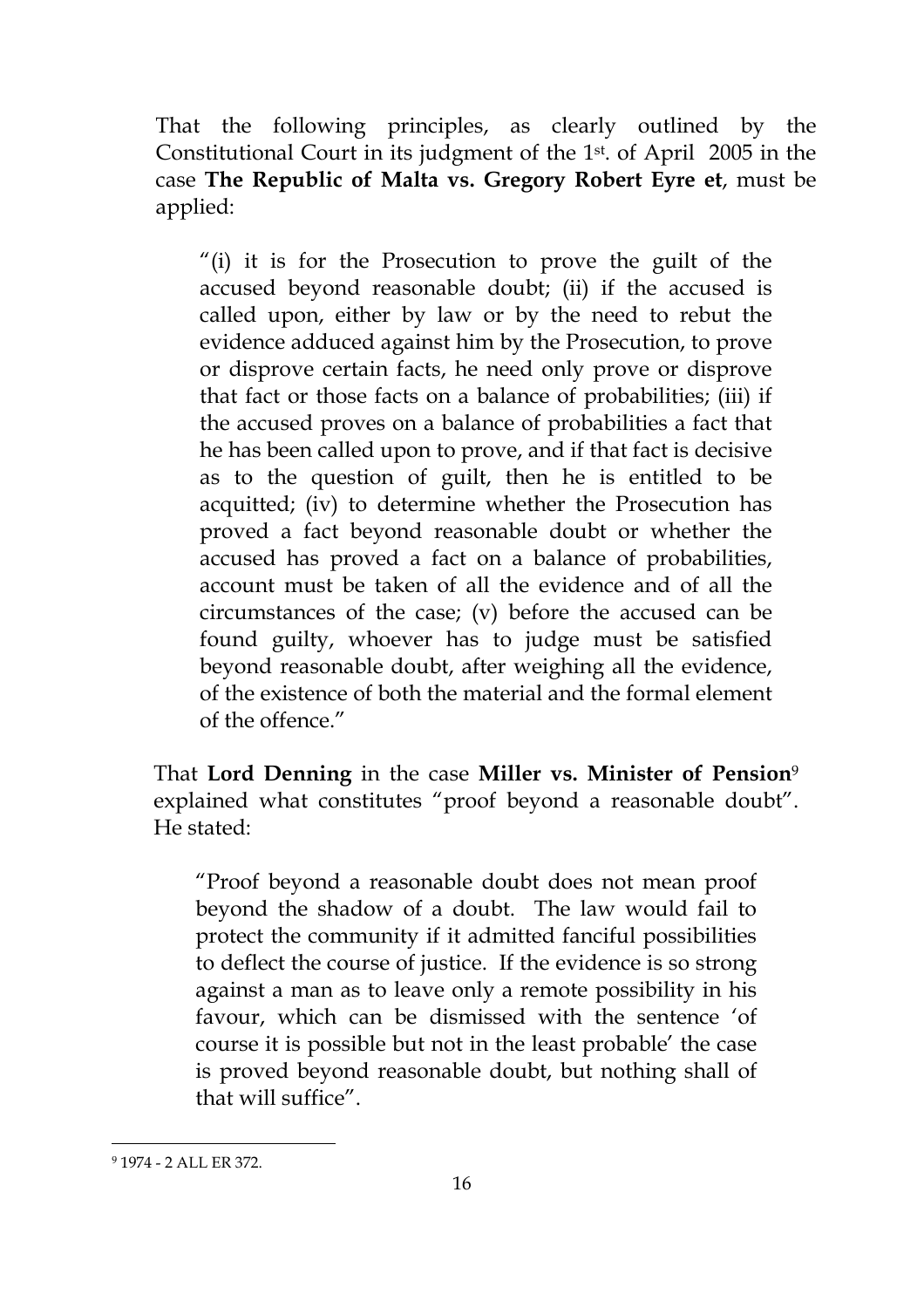### **Having considered Legal Considerations Regarding Circumstantial Evidence**

At law the position in Malta relative to circumstantial evidence that can lead to a conviction was analysed in various judgments, including **Il-Pulizija vs. Abdellah Berrad et** decided by the Court of Magistrates (Malta) on the 19th. of May 2014 where the main principles were outlined as follows:

*"Huwa minnu wkoll kif rapportat aktar 'l fuq li fl-Artikolu 638(2) tal-Kapitolu 9 ix-xiehda ta' xhud wiehed biss, jekk emnut minn min ghandu jiggudika fuq il-fatt hija bizzejjed biex taghmel prova shiha u kompluta minn kollox, daqs kemm kieku l-fatt gie ppruvat minn zewg xhieda jew aktar. Ghalhekk jispetta lill-Qorti tara liema hija l-aktar xhieda kredibbli u vero simili ficcirkostanzi u dan a bazi tal-possibilita'. Huwa veru wkoll li l-Qorti ghandha tqis provi cirkostanzjali jew indizzjarji sabiex tara jekk hemmx irbit bejn l-imputat u l-allegat reat. Dan qed jinghad ghaliex ghalkemm huwa veru li fil-kamp penali l-provi ndizzjarji hafna drabi huma aktar importanti mill-provi diretti, pero' hu veru wkoll li provi ndizzjarji jridu jigu ezaminati b'aktar attenzjoni sabiex il-Gudikant jaccerta ruhu li huma univoci.* 

*Fil-fatt il-Qorti hawnhekk taghmel riferenza ghall-sentenza moghtija mill-Qorti tal-Appell Kriminali fil-hmistax (15) ta' Gunju, 1998 fil-kawza fl-ismijiet Il-Pulizija vs. Joseph Lee Borg, fejn kien gie ritenut li provi jew indizzji cirkostanzjali ghandhom ikunu univoci, cioé mhux ambigwi. Ghandhom ikunu ndizzji evidenti li jorbtu lill-akkuzat mar-reat u hadd iktar, anzi l-akkuzat biss, li hu l-hati u l-provi li jigu mressqa, ikunu kompatibbli mal-presunzjoni tal-innocenza tieghu. Illi ghalhekk huwa mportanti fl-isfond ta' dan il-kaz li jigi ppruvat li kien limputat biss li ghamel dak li gie akkuzat bih u ghalhekk il-Qorti sejra tikkonsidra kwalunkwe prova possibilment cirkostanzjali li tista' torbot lill-imputat b'mod univoku bir-reati addebitati lilu. Fil-fatt kif gie ritenut fis-sentenza moghtija mill-Qorti tal-Appell Kriminali fis-sitta (6) ta' Mejju, 1961 fil-kawza fl-ismijiet Il-Pulizija vs Carmelo Busuttil: "Il-prova ndizzjarja ta' spiss*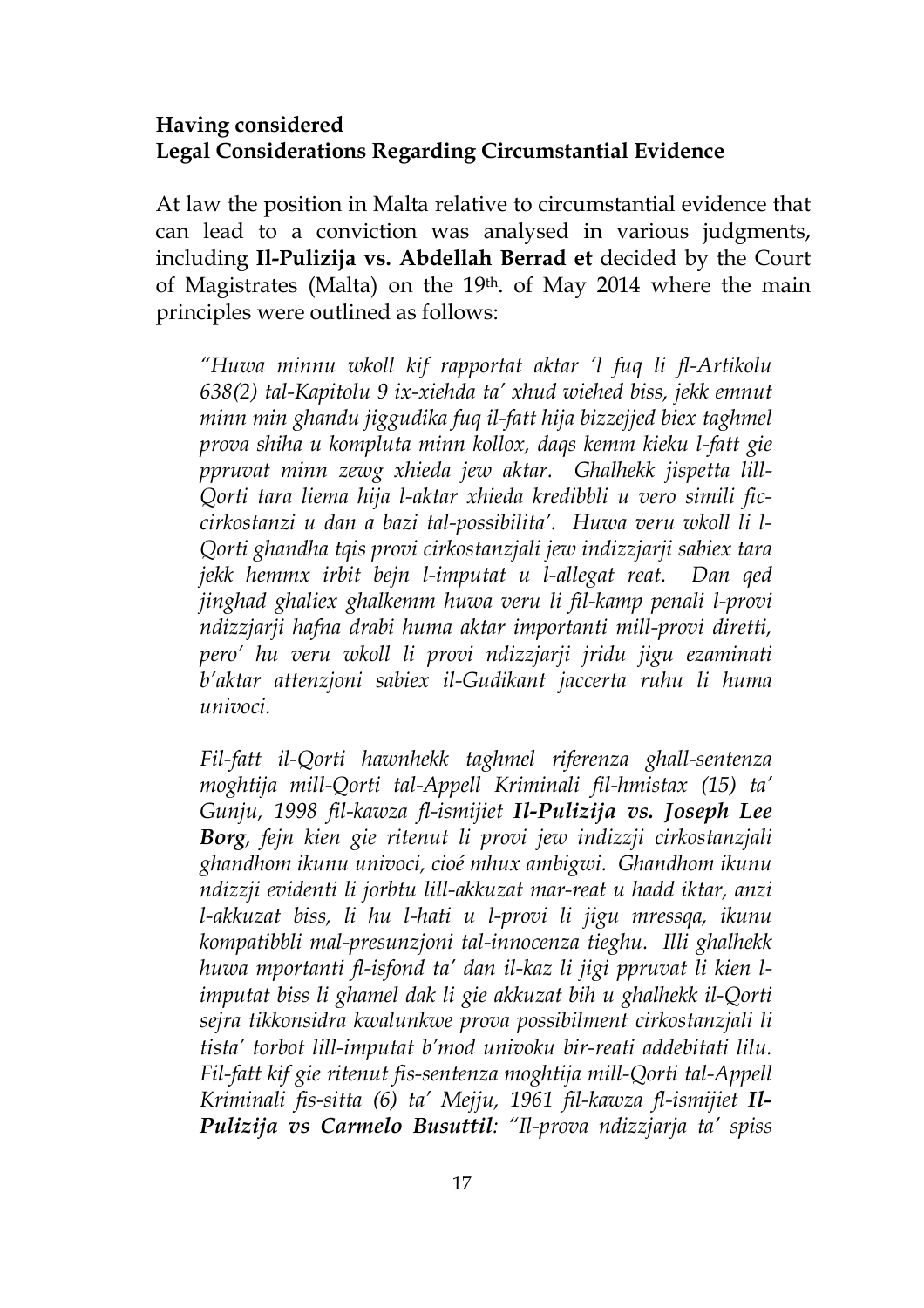*hija l-ahjar prova tal-volta hija tali li tipprova fatt bi precizjoni matematika".* 

*Illi huwa veru li fil-kamp penali, il-provi ndizzjarji hafna drabi huma aktar importanti mill-provi diretti. Hu veru wkoll li lprovi ndizzjarji jridu jigu ezaminati b'aktar attenzjoni sabiex wiehed jaccerta ruhu li huma univoci.* 

*Archbold fil-ktieb tieghu Criminal Practice (1997 Edition Para 10-3) b'riferenza ghal dak li qal Lord Normand fil-kaz Teper vs. R (1952) jghid:* 

*"Circumstantial evidence is receivable in Criminal as well as in Civil cases; and indeed, the necessity of admitting such evidence is more obvious in the former than in the latter; for in criminal cases, the possibility of proving the matter charged by the direct and positive testimony of eye witnesses or by conclusive documents much more than in civil cases; and where such testimony is not available. The Jury is permitted to infer the facts proved other facts necessary to complete the elements of guilt or establish innocence. It must always be narrowly examined, if only because evidence of this kind may be fabricated to cast suspicion on another [...]. It is also necessary before drawing the inference of the accused's guilt from circumstantial evidence to be sure that there is no other co-existing circumstance which would weaken or destroy the inference".* 

*Illi din hija ezattament il-posizzjoni hawn Malta, kif fil-fatt giet konfermata b'sentenza moghtija mill-Qorti tal-Appell Kriminali nhar d-disgha ta' Jannar, 1998 fil-kawza fl-ismijiet Il-Pulizija vs Emanuel Seisun.* 

*Din il-Qorti thoss u tghid li provi cirkostanzjali huma bhal katina li tintrabat minn tarf ghal tarf, b'sensiela ta' ghoqiedi li jaqblu ma' xulxin u li flimkien iwasslu fl-istess direzzjoni.* 

*Il-Qorti hija rinfaccjata b'zewg verzjonijiet ta' kif sehhet il-grajja* 

*[...]*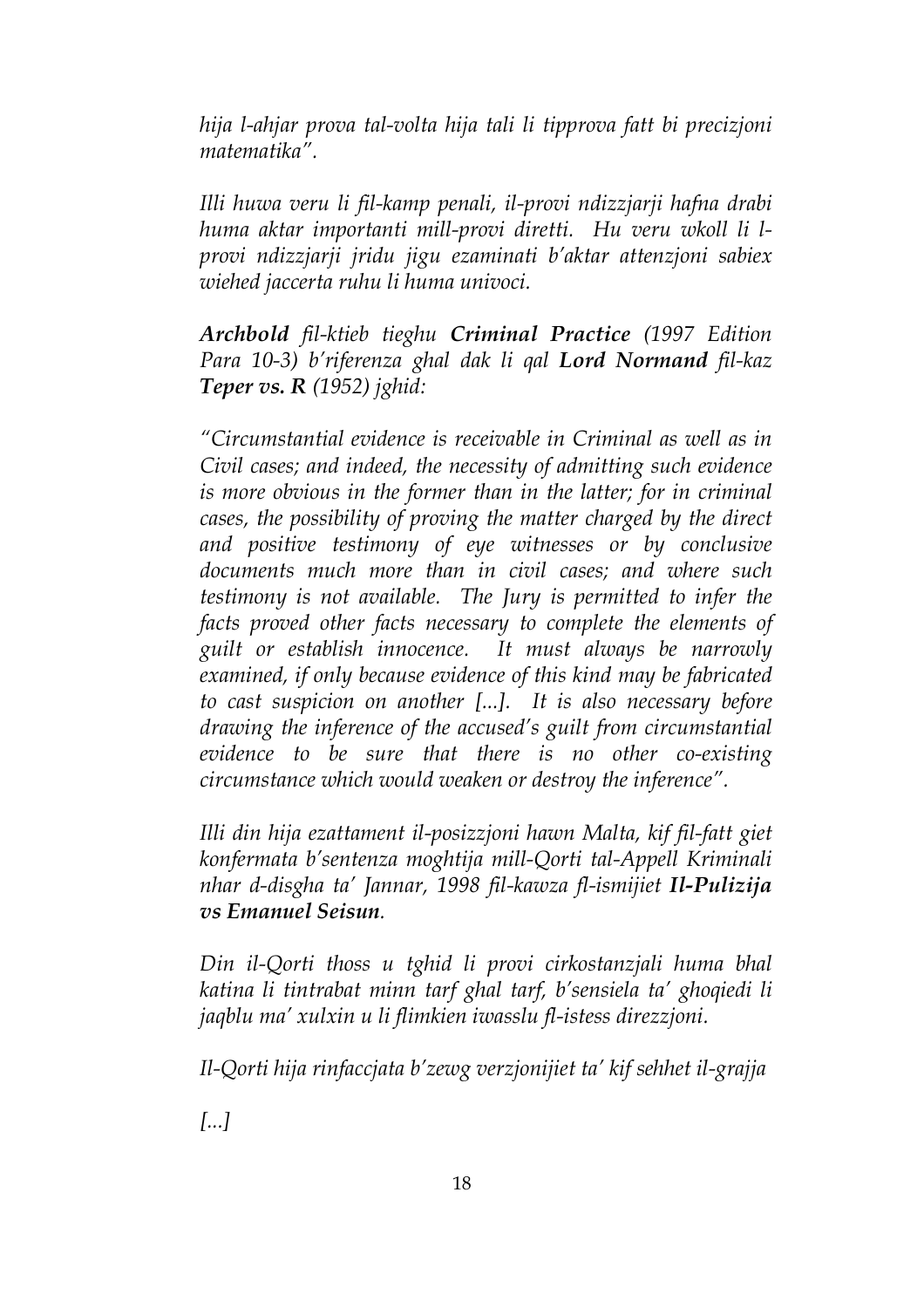*Ghalhekk m'hemmx dubju li l-Qorti hija rinfaccjata b'zewg verzjonijiet dijametrikament opposti ghal xulxin ghalkemm inghad sa minn dan l-istadju bikri tas-sentenza jidher li limputati li gew investigati a tempo vegine tal-investigazzjoni baqghu konsistenti fil-verzjoni tal-fatti taghhom sa meta xehdu l-Qorti viva voce minn jeddhom hames snin wara l-incident.* 

*Illi ghalhekk m'hemmx dubju li kollox jiddependi fuq ilkredibilita` tax-xhieda u dan billi bhala Gudikant il-Qorti ghandha tqies l-imgieba, il-kondotta u l-karattru tax-xhieda, talfatt jekk ix-xhieda ghandhiex mis-sewwa jew hiex kostanti u ta' fatturi ohra tax-xhieda tieghu u jekk ix-xhieda hiex imsahha minn xhieda ohra u tac-cirkostanzi kollha tal-kaz u dan ai termini tal-Artikolu 637 tal-Kapitolu 9 tal-Ligijiet ta' Malta.* 

*[…]* 

*Huwa minnu, kif gie allegat mid-difiza, li jekk il-Qorti hija rinfaccjata b'zewg verzjonijiet konflingenti ghandha tillibera, stante li tali konflitt ghandu jmur a beneficcju tal-imputat, pero' huwa veru wkoll kif gie deciz mill-Qorti tal-Appell Kriminali fiddsatax ta' Mejju, 1997 fil-kawza fl-ismijiet Il-Pulizija vs Graham Charles Ducker:* 

*"It is true that conflicting evidence per se does not necessarily mean that whoever has to judge may not come to a conclusion of guilt. Whoever has to judge may, after consideration of all circumstances of the case, dismiss one version and accept as true the opposing one.""* 

Thus in order for a Court of Criminal Jurisdiction to be able to secure a conviction on the basis of circumstantial evidence:

- (a) it has to assess this evidence with a high degree of circumspection and attention (if only because evidence of this kind may be fabricated to cast suspicion on another);
- (b) it has to be sure that a direct link is established between the alleged perpetrator and the offence itself – and no other person apart from the accused;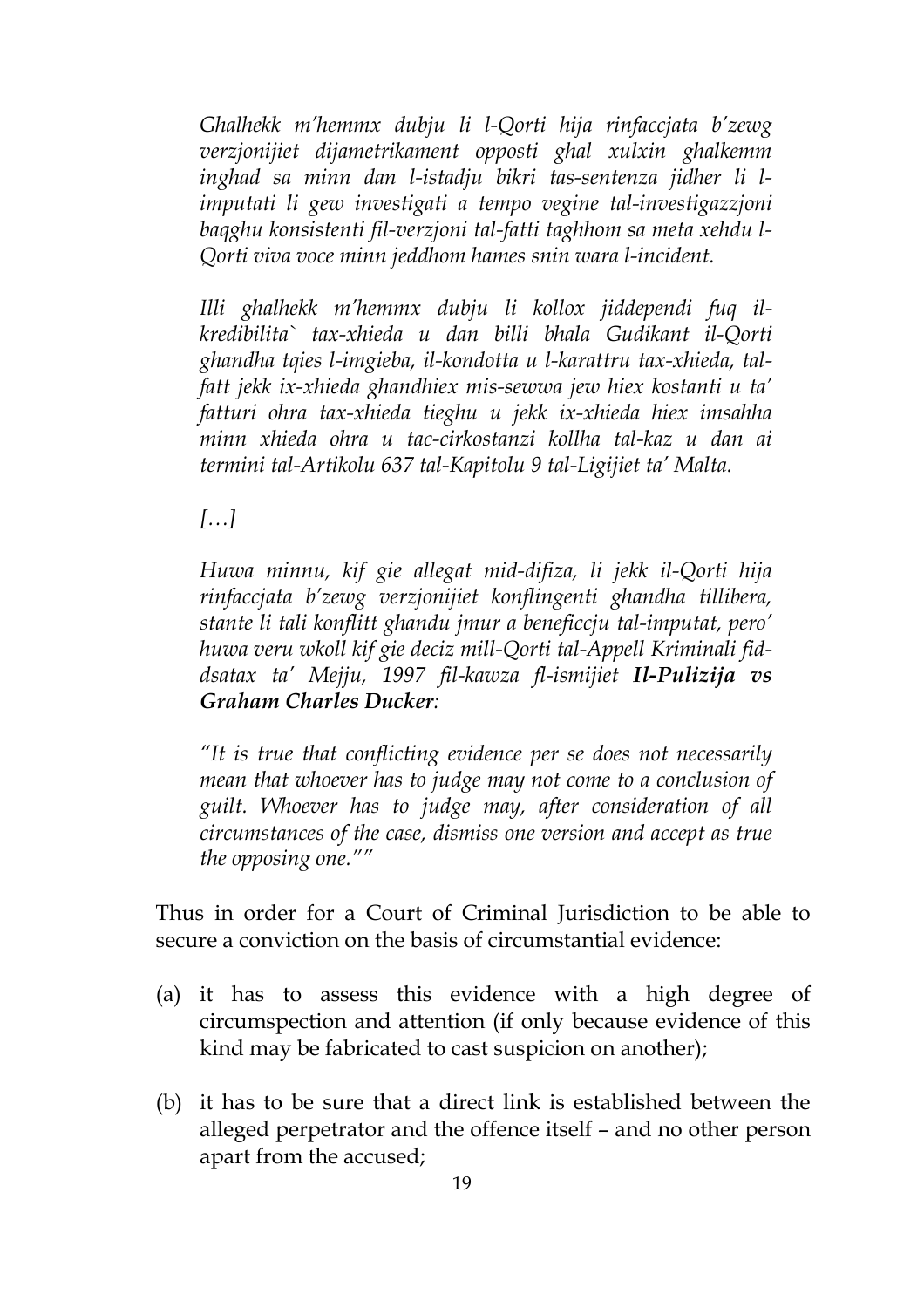- (c) it has to be univocal and not equivocal or ambiguous (It is also necessary before drawing the inference of the accused's guilt from circumstantial evidence to be sure that there is no other co-existing circumstance which would weaken or destroy the inference);
- (d) it has to ensure the continuity of the chain of evidence;
- (e) it has to be such that it leads the Court to conclude, solely on its basis that the accused committed the crime beyond a reasonable doubt.

#### **Having considered**

That the acts of the case contain, amongst others:

- (a) a certified true copy of the transcript of the sworn testimony given by Leila Cadir on 21st. of November 2006 (*a fol.* 120 *et seq.*) in front of Magistrate Dr. Joseph Cassar in the Process Verbal Number 1157/06;
- (b) a certified true copy of the transcript of the testimony given by the same Leila Cadir on the 30th. of November 2006 (*a fol.* 14 *et seq.*) in front of Magistrate Dr. Jacqueline Padovani in separate criminal proceedings against Josef Camilleri, Clemenzju Zerafa, Ferdinando Veneziani and Anthony Muscat.

The Court will at this stage make reference to a number of considerations regarding the request of the defence to declare the testimony of Leila Cadir as being not admissible.

That the Court notes that Leila Cadir was **not** physically brought forward as a witness in **these** proceedings against the accused Simona Ortansa Bostan. Following the arraignment of the accused under arrest in Court on the 21st. of December 2006, in the first sitting scheduled following her arraignment under arrest (that is on the 28th. of December 2006 – *a fol.* 11), Court Registrar Paul Miruzzi testified and exhibited the above-mentioned transcripts of Cadir's testimony and in the following sitting, i.e. on the 29<sup>th</sup>. of December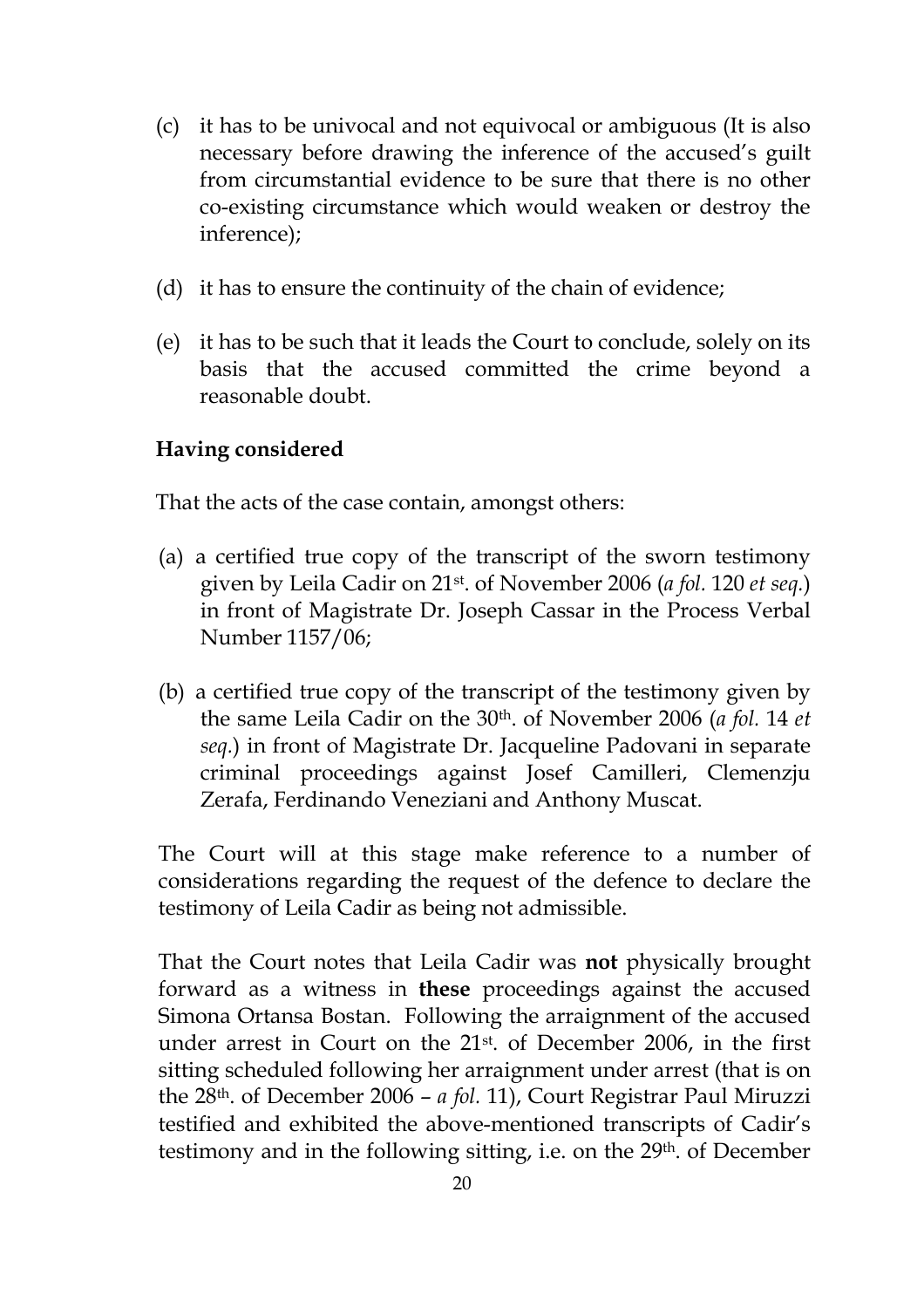2006 (*a fol.* 254), the Court as differently presided heard the testimony of a certain Kai Graeler as regards a pending bail application of the accused, and in the same mentioned sitting the Court proceeded to deliver a decree regarding *prima facie* and ordered that the acts be remitted to the Attorney General's office.

That the Court notes the following:

- (a) In the final Note of Submissions, the Prosecution refers to the fact that in the acts of these proceedings the testimony of the alleged victim Leila Cadir in other proceedings and her sworn testimony in front of the Inquiring Magistrate were exhibited. The Prosecution also submits the following: *"Such measures were taken since the alleged victim had already left these Islands and her testimony was already given before the Honourable Court as differently presided"* (*a fol.* 1518). Despite this, it does not result from the acts of the case why Leila Cadir was not brought forward by the Prosecution in these proceedings as witness to give her testimony in open Court in the presence of the accused Bostan.
- (b) In the first Note sent by the Attorney General (*a fol.* 270) following the sending of the acts to the Attorney General's office following the *prime facie* Decree (and in subsequent Notes), the Attorney General did not indicate Leila Cadir as a witness.
- (c) The first set of Letters Rogatory to be sent to Romania were filed in the acts of these proceedings on the 26th. of June 2007 (*a fol.*  381 *et seq.*) and eventually on the 21st. May 2009 (*a fol.* 630 *et seq.*) (together with the ones to be sent to the United States of America (*a fol.* 632 *et seq.*)) and the final ones were only filed on the 22nd. of April 2010 (*a fol.* 679 *et seq.*) together with the final Letters Rogatory to be sent to the United States of America (*a fol.*  673 *et seq.*).
- (d) The Letters Rogatory as received by the Romanian authorities were filed in the acts of these proceedings on the 14<sup>th</sup>. of October 2010 (*a fol.* 792 *et seq.*) from which it results that Leila Cadir did not participate in the mentioned Letters Rogatory since her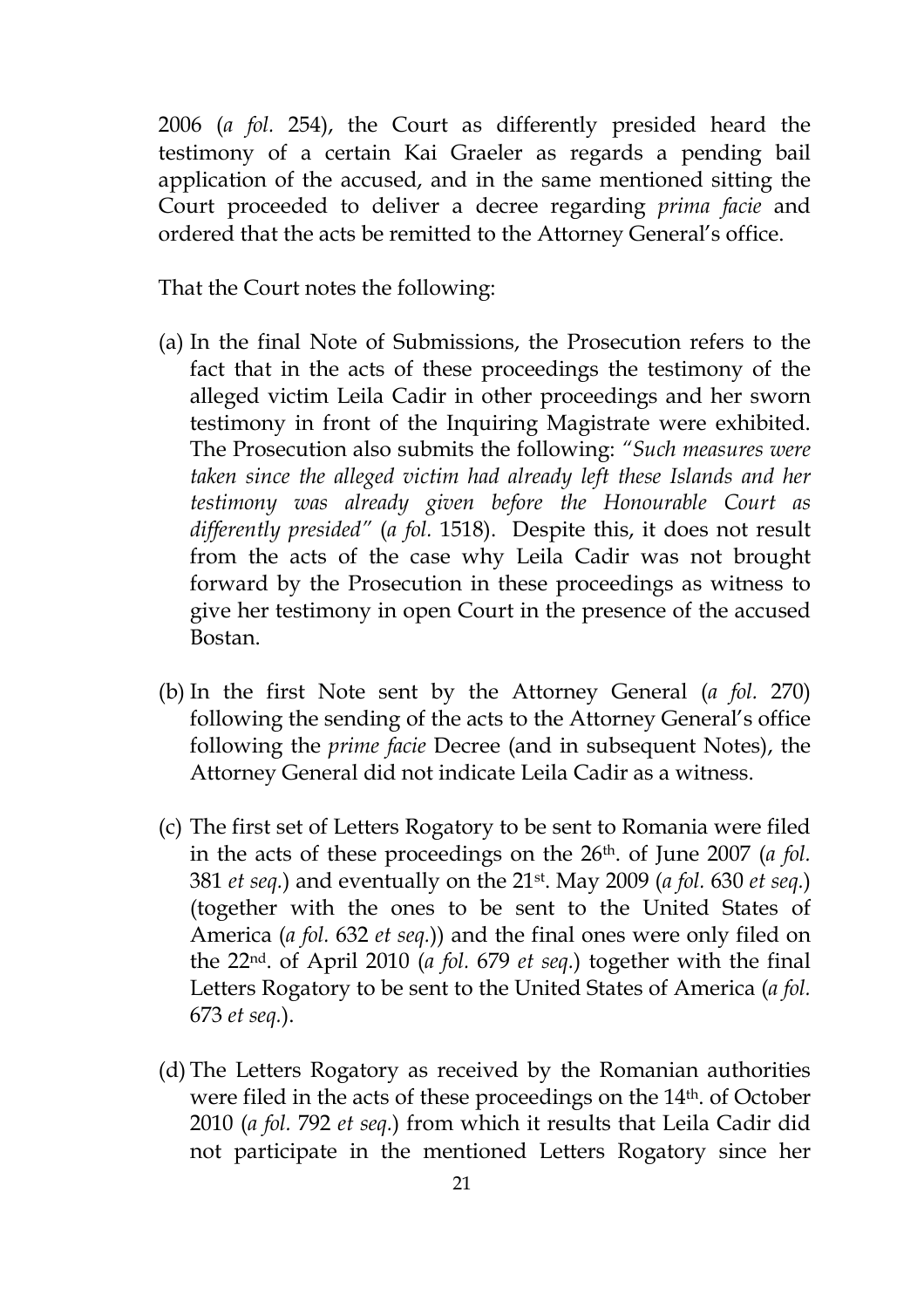father *"claimed that his daughter, who was diagnosed with multiple acute psychotic disorder, had run away from home previously without him reporting it and was absent for long periods"* (*a fol.* 797).

(e) Even though during the sitting of the 13th. of April 2010 (*a fol.*  669) the defence informed the Court that in the execution of the Letters Rogatory in Romania, the accused ought to be assisted by a lawyer mentioned in the minutes of the sitting, it does not result that this lawyer was actually present.

That the Court will at this stage make reference to a judgment delivered by the Court of Criminal Appeal on the 26<sup>th</sup>. of May 2003 in the case **Il-Pulizija vs. Pierre Gravina**. Even though the criminal charges in this appeal related to drug-related charges, yet what has been decided upon by the Court of Criminal Appeal may still be applied to the current case against the accused Bostan. The Court of Criminal Appeal noted the following:

*"Issa, huwa principju generali li "…ix-xhieda ghandhom dejjem jigu ezaminati fil-Qorti u viva voce" (Artikolu 646(1), Kap. 9). Ghal din ir-regola, pero`, hemm certi eccezzjonijiet li jipprovdi ghalihom l-istess Artikolu 646 fis-subartikoli li jigu wara ssubartikolu (1). Hemm ukoll l-eccezzjoni tad-deposizzjoni mehuda in segwitu ghall-hrug ta' ittri rogatorjali bil-procedura traccjata fl-Artikolu 399 tal-Kodici Kriminali, procedura li giet ritenuta applikabbli anke ghal kawzi sommarji (ara Il-Pulizija v. Angelo Grima App. Krim. 18 ta' Ottubru, 1952), u li filprattika giet ukoll applikata mill-Qorti Kriminali f'xi kazijiet wara l-hrug tal-Att ta' Akkuza. U hemm l-eccezzjoni ta' meta xhud jinstema' f'daru minhabba mard jew xjuhija (Art. 647, Kap. 9). Jigi osservat li anke fil-kaz ta' xiehda permezz ta' rogatorji u ta' xhieda li jinstemghu f'darhom, l-imputat jew akkuzat ghandu dejjem il-jedd li jkun prezenti waqt is-smigh tax-xhud jew li jahtar rappresentant tieghu ghal waqt tali smigh – Art. 647(3) u 399(2). L-ewwel sentenza tal-Artikolu 30A tal-Kap. 101 taghmilha cara li dak l-Artikolu qed jipprovdi ukoll eccezzjoni, pero` mhux eccezzjoni ghar-regola kontenuta fl-Artikolu 646(1)*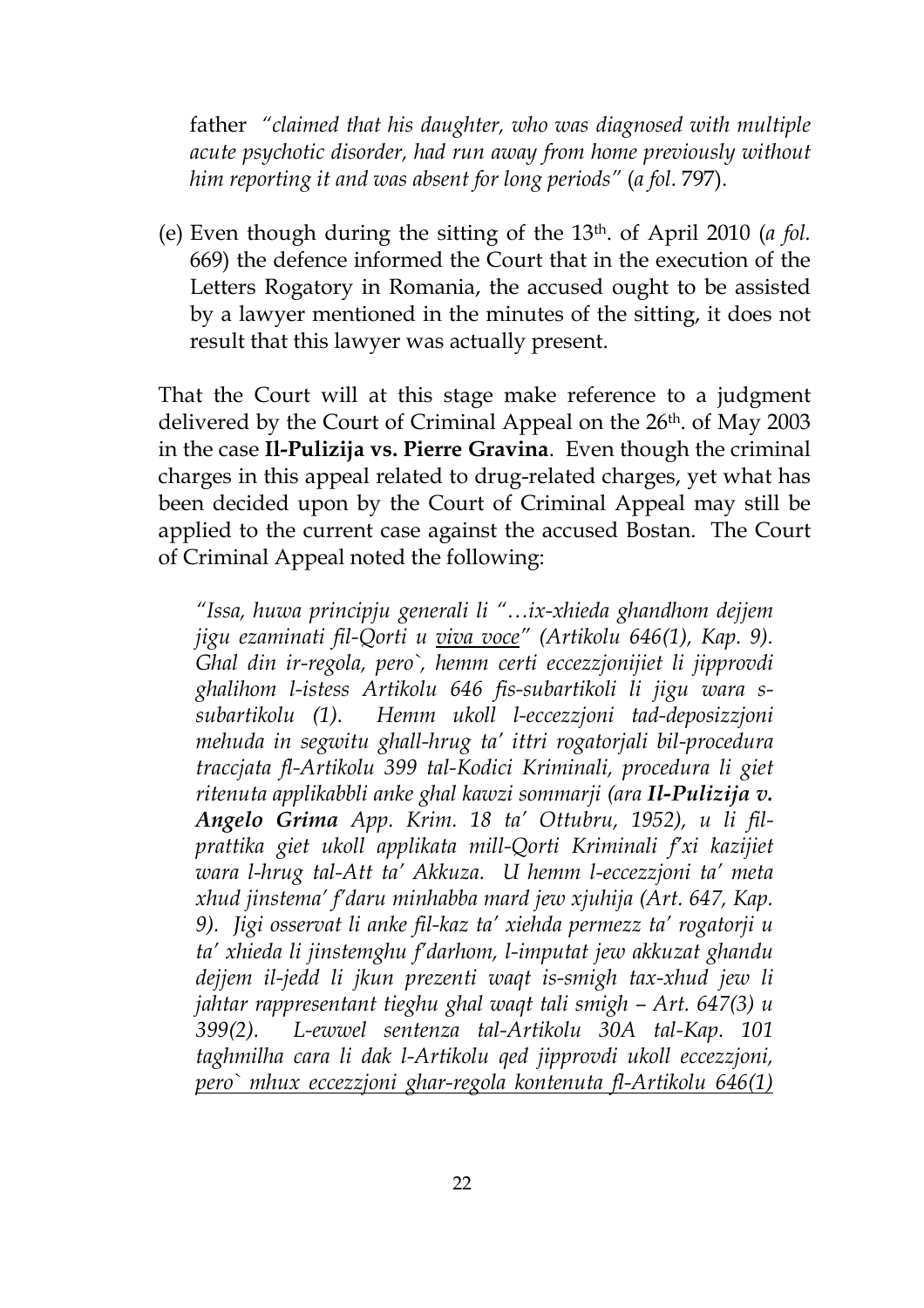*tal-Kodici Kriminali izda ghar-regola kontenuta fl-Artikolu 661<sup>10</sup> ta' l-istess Kodici. Minn dan isegwi, li anke meta l-Prosekuzzjoni tkun trid taghmel uzu minn dikjarazzjoni guramentata mehuda skond l-imsemmi Artikolu 30A, ir-regola ghandha tkun li minn ikun ghamel dik l-istqarrija ghandu jingieb fil-Qorti biex limputat jew akkuzat ikun jista' jikkontroezaminah dwarha. S'intendi, dan ma jfissirx li jekk ix-xhud, meta jigi ezaminat jew kontro-ezaminat, ibiddel jew jirritratta minn dak li jkun qal fiddikjarazzjoni guramentata, allura dik id-dikjarazzjoni (jew ilparti mibdula jew ritrattata) ma tkunx aktar tista' tittiehed bhala prova kontra l-akkuzat; il-Gudikant jista' xorta wahda, wara li jkun sema' lix-xhud, jasal ghall-konkluzjoni li l-verita` hija dik kontenuta fl-istqarrija guramentata u mhux dak li jkun iddepona fil-Qorti x-xhud. Ifisser biss li, bhala regola, min ikun ghamel tali stqarrija guramentata ghandu jingieb il-Qorti ghall-fini ta' kontroll da parti tal-akkuzat jew imputat. F'dan is-sens ukoll esprimiet ruhha l-Qorti Ewropea fil-kawza Kostovski v. Netherlands (20 ta' Novembru, 1989) meta qalet li d-dritt ta' akkuzat li jikkonfronta xhud migjub kontra tieghu* 

*"does not mean, however, that in order to be used as evidence statements of witnesses should always be made at a public hearing in Court: to use as evidence such statements obtained at the pre-trial stage is not in itself inconsistent with paragraphs (3)(d) and (1) of Article 6, provided the rights of the defence have been respected. As a rule, these rights require that an accused should be given an adequate and proper opportunity to challenge and question a witness against him, either at the time the witness was making his statement or at some later stage in the proceedings"<sup>11</sup> .* 

*Fil-kaz in dizamina Mentosa la gie prodott mill-Prosekuzzjoni fil-Qorti peress li kien telaq minn Malta definittivament, u anqas ittiehdet id-deposizzjoni tieghu permezz tal-procedura tarrogatorji. L-ewwel Qorti, ghalhekk, kellha tiskarta l-istqarrija guramentata tieghu u mhux, kif effettivament ghamlet, tistrieh in* 

<sup>10</sup> "661: *"Konfessjoni ma taghmilx prova hlief kontra min jaghmilha, u mhix ta' pregudizzju ghal ebda persuna ohra"*."

<sup>11</sup> "(1990) 12 E.H.R.R. 434, para. 41."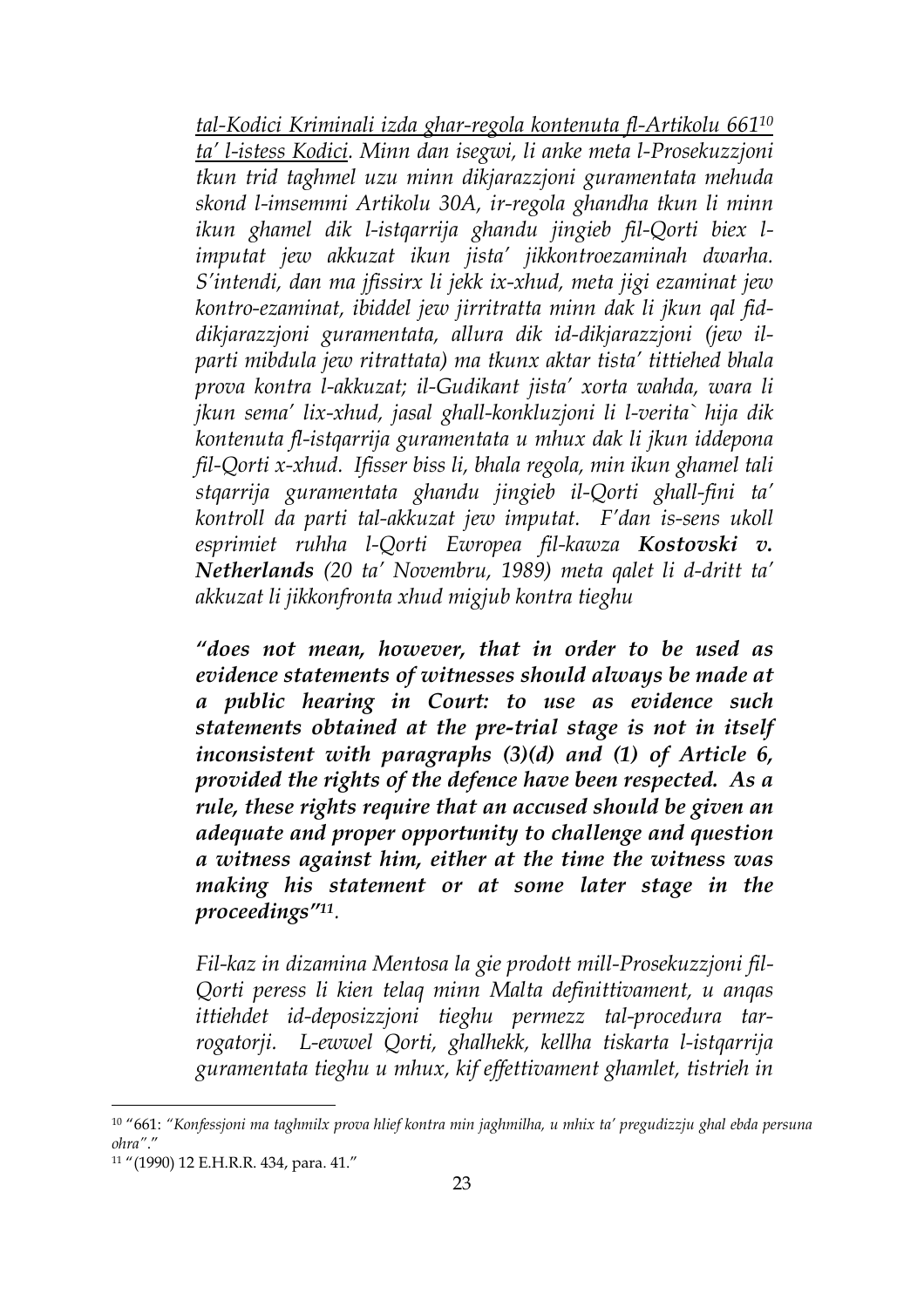*parti fuqha. Sfortunatament il-ligi ma tipprovdix ghal dak li jista' jsir f'kaz bhal dak in ezami meta l-persuna li tkun ghamlet listqarrija guramentata skond l-Artikolu 30A tmut, jew ma tkunx tista' tinstab, jew ma jkunx ragonevolment prattikabbli li tinstema' permezz ta' rogatorji12. Ghalhekk dana l-ewwel aggravju tal-appellant qed jigi akkolt".* 

That, as a consequence of what has been outlined above, and considering that Leila Cadir was never brought to testify in these proceedings and that she could not be cross-examined by the defence, the Court will consider as inadmissible the testimony given by Leila Cadir in front of another Court together with her testimony given in front of the Inquiring Magistrate. For clarity's sake, the Court also notes that the mentioned testimonies will still be considered as being inadmissible even though the lawyer assisting the accused in these proceedings, i.e. Dr. Joseph Giglio, was also assisting Josef Camilleri when Leila Cadir gave her testimony in the proceedings against him and the other three persons and even though the mentioned lawyer cross-examined Cadir. **Criminal proceedings against the accused Bostan were** 

<sup>12</sup> "Ghal kull buon fini l-Qorti tosserva li l-gurisprudenza tal-Qorti Ewropea ma teskludix lammissibilita` ta' stqarrijiet maghmula minn persuni li in segwitu qatt ma jingiebu bhala xhieda filprocess. Dak li dik il-Qorti tara biex tiddetermina jekk kienx hemm jew le smigh xieraq hu jekk dawk l-istqarrijiet kienux l-unika prova kontra l-akkuzat, jew kienux altrimenti prova determinanti biex huwa jinstab hati. Ara f'dan is-sens Ben Emmerson u Andrew Ashworth *Human Rights and Criminal Justice* Sweet & Maxwell (London) 2001: "What appears from these and other decisions is a complex mixture of at least three major factors. First, the Court's chief concern is the fairness of the trial as a whole: the defendant's right to "confront" or cross-examine every Prosecution witness is important, but not absolute. Or, to express the point differently, reliance on pre-trial witness statements is not contrary to the Convention, so long as the rights of the defence are respected. Secondly, the Court's judgment on overall fairness is much affected by the significance of the written or reported statements for the Prosecution case: it is fairly clear that a trial would be unfair if the conviction rested "solely or mainly" on the disputed statement, but in some decisions the test is expressed in terms more favourable to the defence. Thus in *Ludi v. Switzerland* the Court thought it sufficient to render the trial unfair that the written evidence had "played a part" in the conviction. However this may be explained by the third factor: that the Court has regard to the practical possibility of according greater recognition to defence rights than was done at the trial. In other words, there are some cases where the impracticability of producing the witness at the trial might lead the Court to adopt a more flexible approach to Article 6(3)(d) (as, for example, in *Artner v. Austria*, where the witness had gone missing and was untraceable; or in *Asch v. Austria*, where the witness exercised her right not to testify). But the national court should always look for alternative safeguards. As the Court put it in *Van Mechelen v. Netherlands*, "any measures restricting the rights of the defence should be strictly necessary. If a less restrictive measure can suffice then that measure should be applied"." (para. 15-114, 15-115, pagna 465)."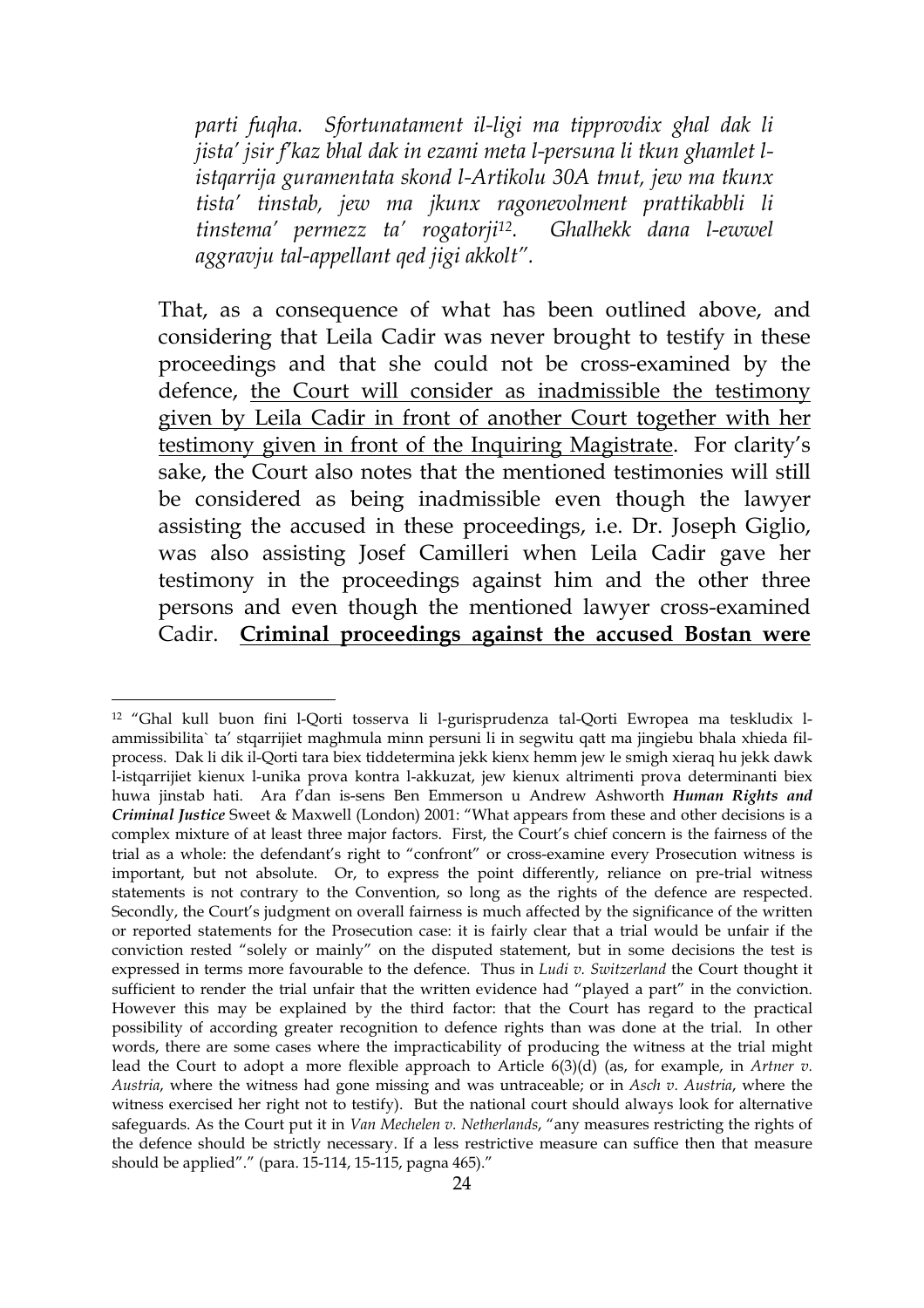### **separate and distinct from the proceedings against the other four persons!**

### **Having considered**

That by means of a note filed by the Attorney General on the 2<sup>nd</sup>. of May 2012 (*a fol.* 1251), the Attorney General exhibited documentation received from the United States of America marked as Doc. "AG USA" and on the 5th. of June 2012 (*a fol.* 1257) the Court appointed Dr. Martin Bajada to extract the contents of the CD received from the United States Department of Justice.

That by means of a note filed by the Attorney General on the 15<sup>th</sup>. of June 2012 (*a fol.* 1259), the Attorney General exhibited documentation received from the United States of America, which documentation was marked as Doc. "AG USA 2" (*a fol.* 1260 *et seq.*).

That it results that the computer and laptop do **not** belong to the accused but belong to Kai Graeler who, on the 29<sup>th</sup>. of March 2007, filed an application asking the Court to order the laptop and computer to be returned to him (*a fol.* 364). Even though there are two minutes of the sitting of 9th. of August 2007 (*a fol.* 406 and *a fol.*  412) (in the one found *a fol.* 412 it had been minuted also that the Prosecution exhibited a laptop and a computer and that the Court authorised their release), it is evident that the computer and the laptop had been released. On the 20<sup>th</sup> of August 2007, Dr. Joseph Giglio withdrew four hard drives (*a fol.* 414).

That, in his testimony, Prosecuting Officer Aquilina exhibited, amongst others, a DVD entitled "Human Trafficking" and marked as Doc. "RA 6" which he says: *"was found in Simona's laptop"* (*a fol.*  304). Apart from what has already been stated above regarding the laptop (i.e. that Kai Graeler filed an application asking the Court to order the laptop and computer to be returned to him), Prosecuting Officer Aquilina states that this DVD *"was rented by Mr. Kai"* (*a fol.*  304). The Court notes that the mentioned Kai Graeler was never asked by the Prosecution to give his testimony in these proceedings, apart from being brought forward as witness regarding a pending bail application of the accused!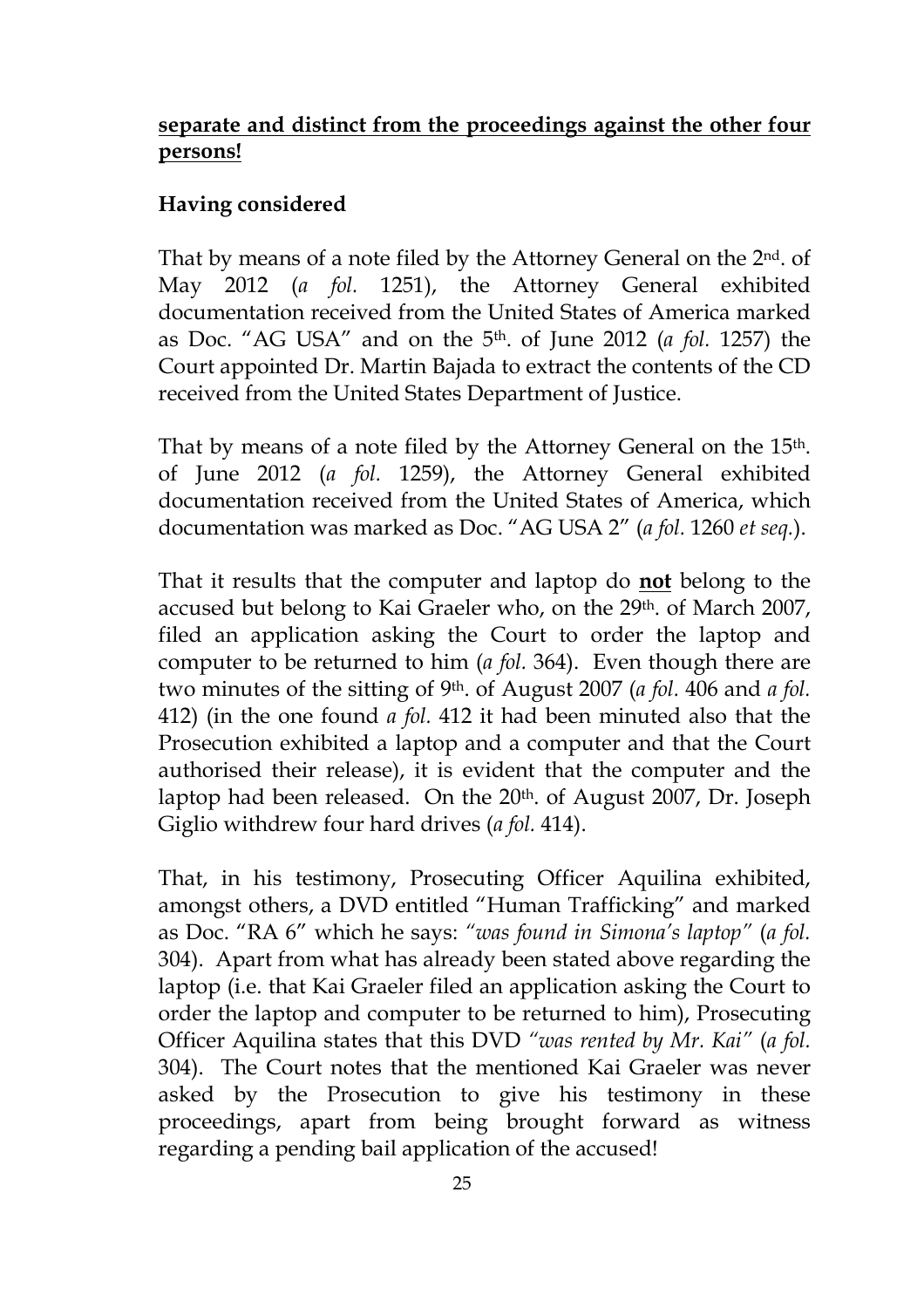That with reference to the testimony of Peter Borg Cardona (*a fol.*  444 *et seq.*) who said that he is Western Union Manager with FEXCO, the Court notes that even though it is transcribed in his testimony that the Court as differently presided asked to see the originals of the documents he filed (Dok. "PBC" – *a fol.* 447 *et seq.*) in the following sitting, to which Borg Cardona replied in the affirmative, yet it does not result that this did actually happen.

That it also results that, even though on the 23rd. of October 2007, PS 266 Stefan Decelis exhibited his report (Doc. "SD" – *Envelope*  Loose) in which he refers to a chat log, on the 11<sup>th</sup>. of December 2007 (*a fol.* 478) the Prosecution requested the Court to extend the appointment of Court expert Martin Bajada for the purposes indicated in the mentioned minute, which request was acceded to as a consequence of which during the same sitting of the 11<sup>th</sup>. of December 2007 the Court ordered that the computer and laptop which had been returned to their owner in August 2007 be returned back to Court!

That it also results that when Martin Bajada testified on the 11th. of December 2007 (*a fol.* 488 *et seq.*) and exhibited Doc. "MB 1" (*Envelope Loose*) and Doc. "MB 2" (*a fol.* 492 *et seq.*), the Prosecution also requested, amongst others, to have his nomination extended to examine the copy of the hard drive exhibited in these proceedings by Maria Dolores Fenech which document was marked as Doc. "MDF" (*Envelope Loose)* and which is a copy of a hard drive exhibited in the case **Police vs. Josef Camilleri et**.

That the serial number of the notebook seized from the accused (Doc. "RA 13" – *a fol.* 325) does not tally with the number of the notebook returned to Kai Graeler on the 10th. of August 2007 (*a fol.*  408).

That on the 23rd. of January 2009 (*a fol.* 595), the Prosecuting Officer Aquilina requested the Court to extend Martin Bajada's appointment to establish the chat log addresses produced by PS 266 Stefan Decelis, to obtain details of the persons using those chat log addresses, to which request, the Court acceded to (*a fol.* 595).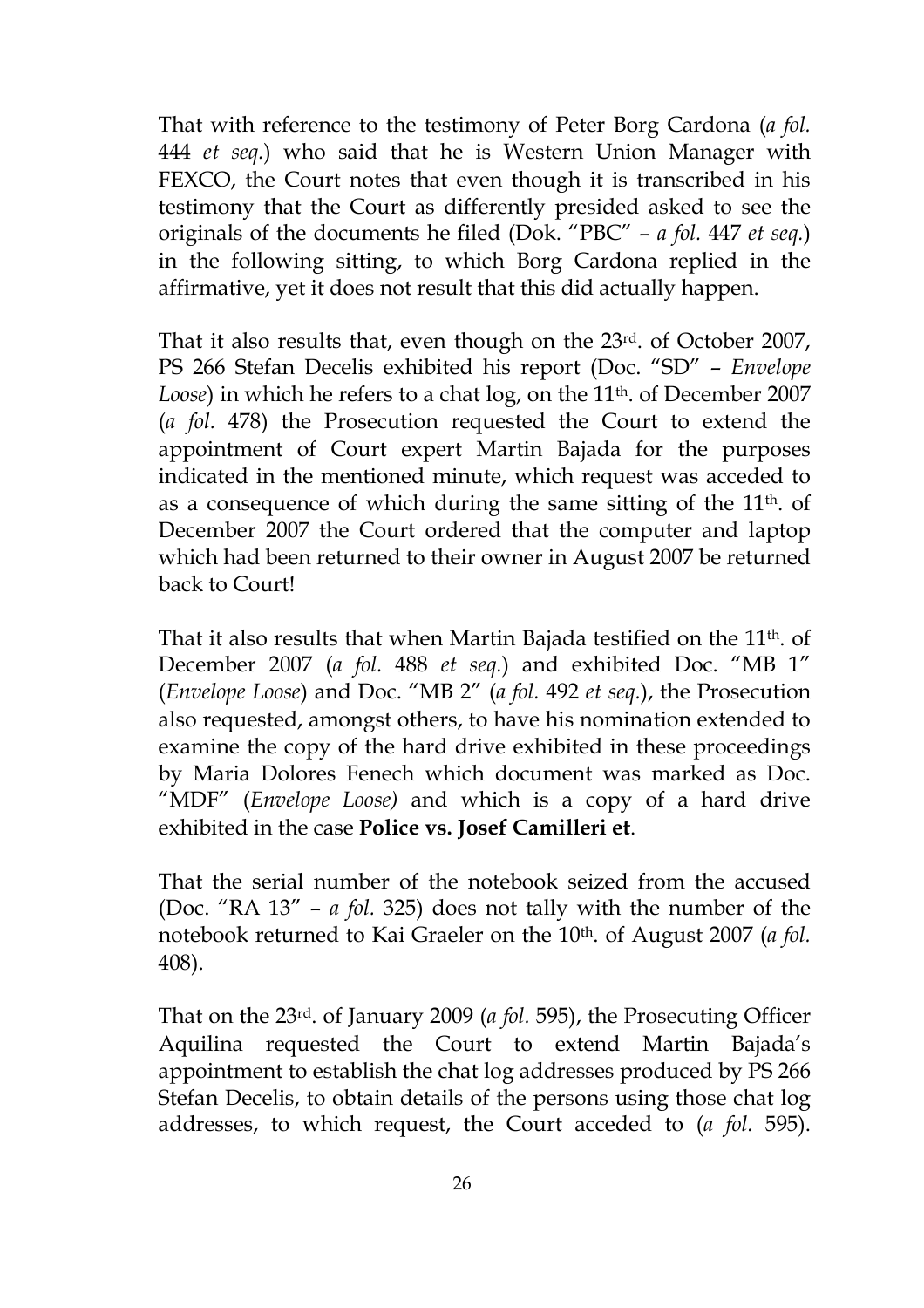Eventually, Letters Rogatory were sent to the United States of America.

That, besides what has been outlined above, the Court also notes that in his testimony, PS 266 Stefan Decelis testified regarding his findings and explained the same. He testified about specific chat log conversations. As has already been noted, Letters Rogatory were also sent to the United States of America regarding the various email addresses. Despite this and despite what has been submitted by the Prosecution in its final Note of Submissions (*a fol.*  1517 *et seq.*), it does not result that the accused Bostan was actually participating in the chats here-above mentioned. It does not result who the author of these chats is.

That it has already been stated above that Leila Cadir did not give her testimony in these proceedings. Even though the Attorney General asked several times, amongst others, for Josef Camilleri and Ferdinando Veneziani to give their testimony, on the 30th. of March 2007 (*a fol.* 348 *et seq.*) they chose not to testify since they had criminal proceedings pending against them which proceedings were connected to the current case. So this means that they never actually gave evidence in these proceedings. Not even Clemenzju Zerafa and Anthony Muscat gave their testimony in these proceedings.

Even though, in its Note of Submissions, the Prosecution makes ample reference to the chat logs and various email addresses and says: *"the chat logs which managed to be identified, retrieved, secure, analysed and exhibited in Court provides the true picture of the accused, the angel, Ms. Simona Ortansa Bostan"* (*a fol.* 1524), yet, after considering what has been outlined above, the Court notes that there is no concrete evidence to show that the accused Simona Ortansa Bostan was involved as is being alleged by the Prosecution in the mentioned Note of Submissions. This has surely not been proven beyond reasonable doubt since, as has already been said above, it does not result who the author of these chats is.

#### **Having considered**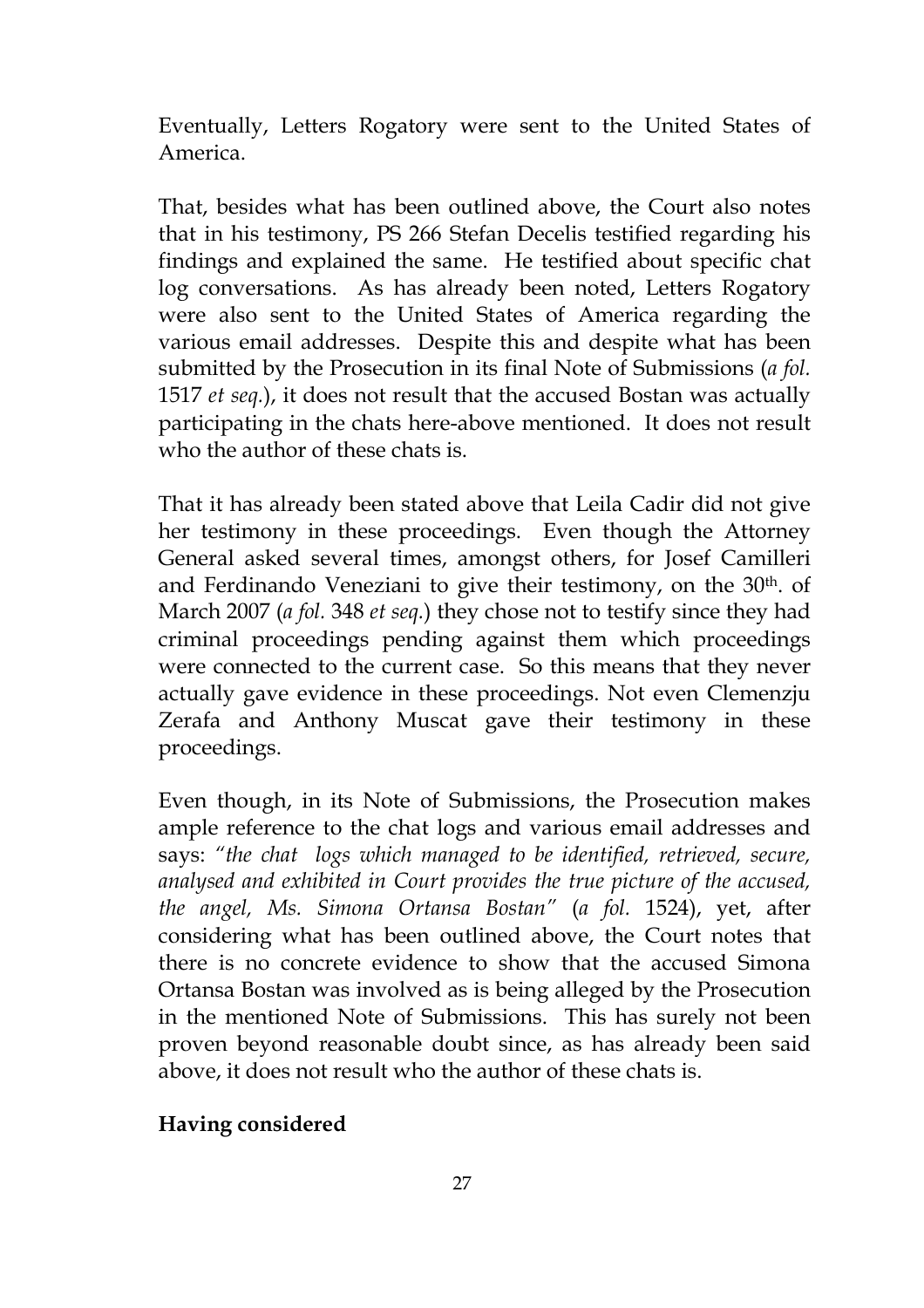That in judgment in the names **Il-Pulizija vs. Joseph Formosa et**  delivered on the 15th. of January 2016, the Court of Criminal Appeal noted the following:

*"Din il-Qorti ħasbet fit-tul dwar iċ-ċirkostanzi kollha ta' dan ilkaz kif jemerġu mill-provi inkluzi dawk li fuqhom straħet l-ewwel Qorti u din il-Qorti waslet għall-konkluzjoni li fuq dawk iċċirkostanzi l-ewwel Qorti ma setgħetx raġionevolment tasal għall-konkluzjoni li waslet għaliha u ċioé li l-imputati appellanti huma ħatja mingħajr dubbju dettat mir-raġuni talimputazzjonijiet miġjuba kontra tagħhom. L-aktar 'il bogħod li wieħed jista' jasal fuq l-iskorta tal-provi prodotti huwa li dawn jiġġeneraw suspett raġonevoli li l-imputati ikkommettew lgħemil imputat lilhom mill-Prosekuzzjoni, izda prova sa dan ilgrad ma hix bizzejjed sabiex jintlaħaq il-grad għoli ta' prova meħtieġ għas-sejbien ta' ħtija fil-qasam tad-dritt penali"*.

Hence, the Court, after making reference to the charges brought against the accused and to the Articles of Law sent by the Attorney General (*a fol.* 1457) and after considering what has been outlined above, notes that all the charges brought against the accused have not been sufficiently proven and hence the Court will acquit the accused from all the charges brought against her.

Therefore, for the above-mentioned reasons, the Court does not find the accused Simona Ortansa Bostan guilty of all the charges brought against her due to lack of sufficient evidence at law and hence acquits her from the said charges.

Finally, since the accused has been acquitted from all the charges brought against her, the Court rejects the requests as per Articles